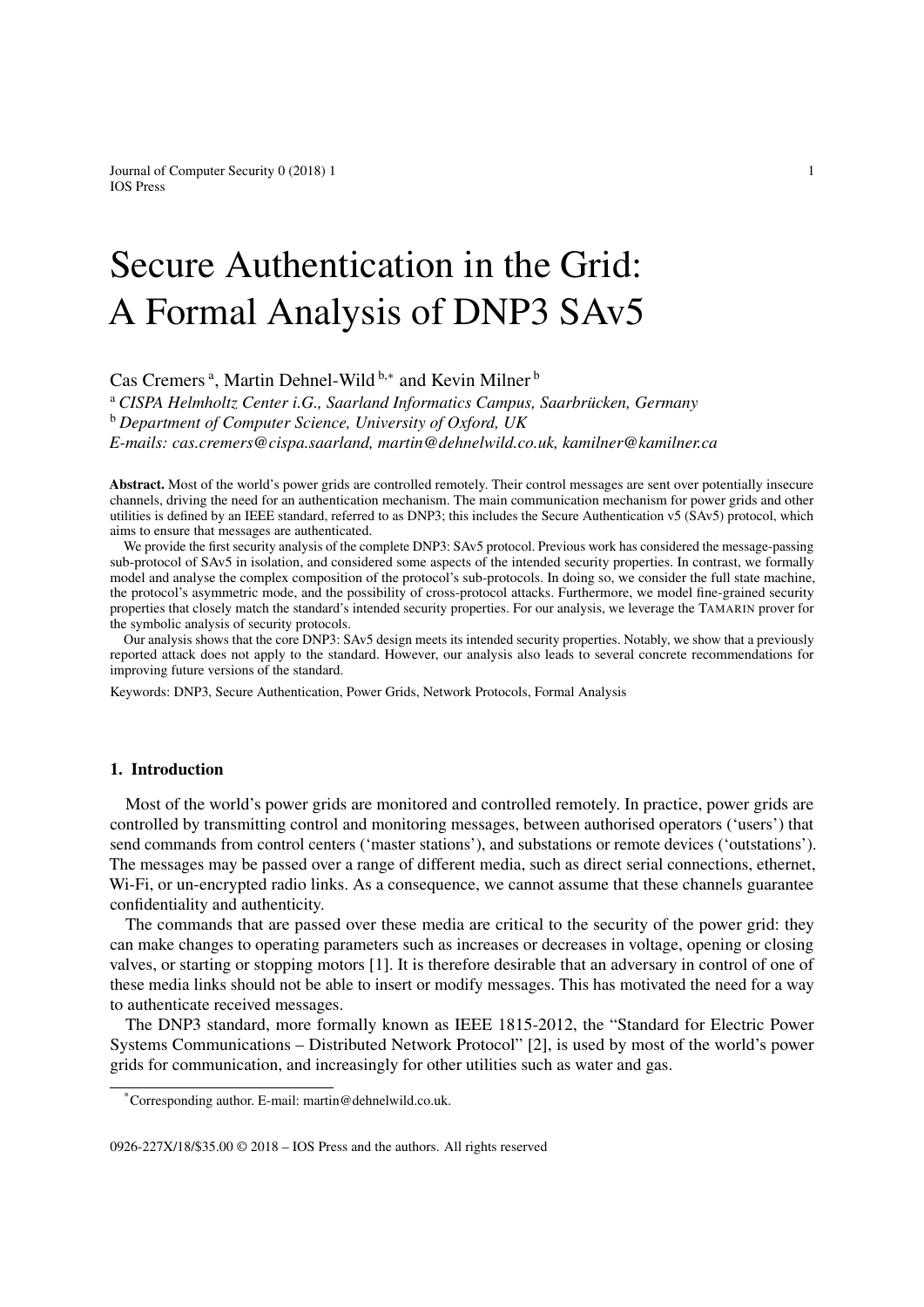Secure Authentication version 5 (SAv5) is a new protocol family within DNP3, and was standardised in 2012 (Chapter 7 of IEEE 1815-2012 [\[2\]](#page-27-1), based on IEC/TS 62351-5 [\[3\]](#page-27-2)). SAv5's goal is to provide authenticated communication between parties within a utility grid. For example, this protocol allows a substation or remote device within a utility grid to verify that all received commands were genuinely sent by an authorised user, that messages have not been modified, and that messages are not being maliciously replayed from previous commands.

Given the security-critical nature of the power grid, one might expect that DNP3: SAv5 would have attracted substantial scrutiny. Instead, there has been very little analysis, except for a few limited works. One possible explanation is the inherent complexity of the DNP3: SAv5 protocol, as it consists of several interacting sub-protocols that maintain state to update various keys, which results in a very complex state machine for each of the participants. Such protocols are notoriously hard to analyse by hand, and the complex looping constructions pose a substantial challenge for protocol security analysis tools. Moreover, it is not sufficient to analyse each sub-protocol in isolation. While this has been known in theory for a long time [\[4\]](#page-27-3), practical attacks that exploit cross-protocol interactions have only been discovered more recently, e.g., [\[5,](#page-28-0) [6\]](#page-28-1). In general, security protocol standards are very hard to get right, e.g. [\[7–](#page-28-2)[9\]](#page-28-3).

# *Contributions*

In this research, we provide the most comprehensive analysis of the full DNP3 Secure Authentication v5 protocol yet, leveraging automated tools for the symbolic analysis of security protocols. In particular:

- We provide the first formal models of two of the SAv5 sub-protocols that had not been modelled previously. In contrast to [\[10\]](#page-28-4), the analysis in this work also includes the asymmetric mode of the *Update Key Change Protocol*.
- We provide the first analysis of the complex combination of the sub-protocols and all their modes, thereby considering cross-protocol attacks as well as attacks on any of the sub-protocols. The security properties that we model capture the standard's intended goals in much greater detail than any previous works.
- Despite the complexity of the security properties and the protocol, and in particular its complex statemachine and key updating mechanisms, and considering unbounded sessions and loop iterations, we manage to verify the protocol using the TAMARIN prover. We conclude that the standard meets its intended goals if implemented correctly, increasing confidence in this security-critical building block of many power grids.
- Notably, our findings contradict a claimed result by an earlier analysis; in particular, our findings show that an attack claimed by other work is not possible in the standard as defined.
- Our analysis naturally leads to a number of recommendations for improving future versions of the standard.

We start by describing the Secure Authentication v5 standard in Section [2.](#page-2-0) We describe the sub-protocols' joint modelling in Section [3,](#page-11-0) and their analysis and results in Section [4.](#page-15-0) We present our recommendations in Section [5,](#page-25-0) survey previous analyses of DNP3 in Section [6,](#page-26-0) before concluding this work in Section [7.](#page-27-4)

A public archive with our protocol models can be found at [\[11\]](#page-28-5).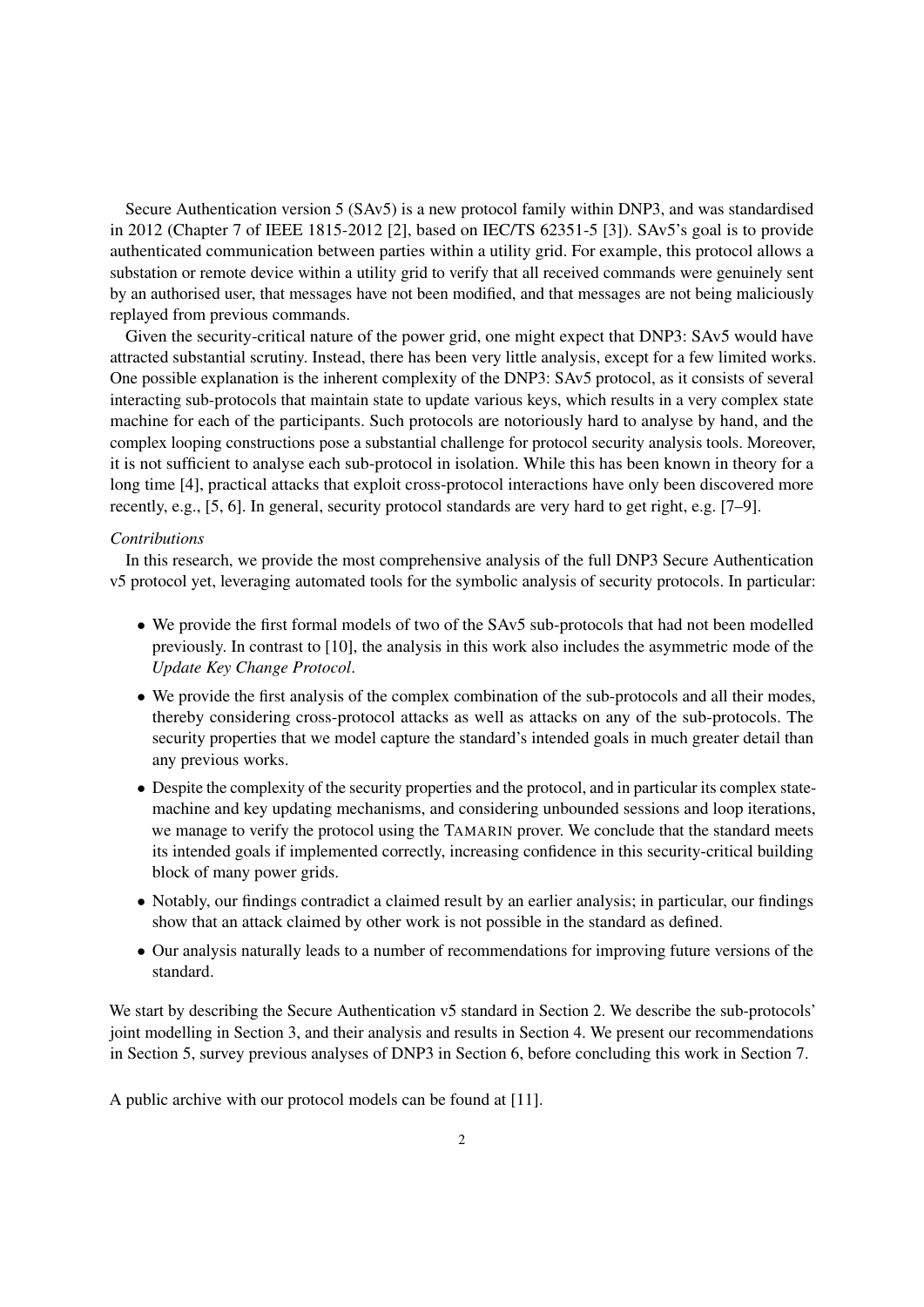#### <span id="page-2-0"></span>2. The DNP3 Standard

The DNP3 standard [\[2\]](#page-27-1) gives both high level and semi-formal descriptions, to serve as an implementation guide, as well as providing an informal problem statement and conformance guidelines. The Secure Authentication v5 protocol is described in Chapter 7 of [\[2\]](#page-27-1). We give an overview of the system and its sub-protocols, before describing the threat model from SAv5.

#### *2.1. System and Sub-Protocols*

There are three types of actor in SAv5: the (single) Authority, the Users (operating from a Master station), and the Outstations. The Authority decides who are legitimate users, and generates new (medium-term) Update Keys for these users. Users send control packets to outstations, who act upon them if they are successfully authenticated. Outstations send back (similarly authenticated) monitoring packets. Each user can communicate with multiple outstations, and each outstation can communicate with multiple users. Users regularly generate new (short-term) Session Keys for each direction of this communication, and transport these keys to the outstations. These are updated and distributed using so-called Update Keys, which can be considered as medium-term keys. In the symmetric mode, update keys are distributed and updated using long-term Authority Keys. In the asymmetric mode, update keys are distributed and updated using long-term public/private key pairs for the Authority and each User and Outstation. These keys are used by four sub-protocols: the symmetric *Update Key Change Protocol*, the asymmetric *Update Key Change Protocol*, the *Session Key Update Protocol*, and the *Critical ASDU Authentication Protocol*. See Figure [1](#page-3-0) for an overview of the sub-protocols' relationships.

Initial Key Distribution: Before any protocols are run, a long-term Authority Key and an initial mediumterm update key must be pre-distributed to each party. If the parties support the optional asymmetric mode of the *Update Key Change Protocol*, public/private key pairs will be generated and the private halves securely distributed to their respective owners; the public keys are distributed to all involved parties. These keys are distributed "over a physical channel" (e.g. via USB stick) to the respective parties. N.B. Session Keys are *not* pre-distributed.

The *Session Key Update Protocol*: Before parties can exchange control or monitoring messages, the user and outstation must initialise session keys. This sub-protocol initialises (and later updates) a new, symmetric Session Key for each communication direction.

After ∼15 minutes or ∼1,000 critical messages (both configurable) the session keys will expire. The user and outstation run the *Session Key Update Protocol* again, where the user generates fresh symmetric session keys, and sends them to the outstation, encrypted with their current update key. These session keys *must* remain secret, but the secrecy of new keys importantly does not rely on the secrecy of previous session keys.

All sub-protocols use sequence numbers and freshly generated Challenge Data with the aim of preventing replay attacks.

The *Critical ASDU Authentication Protocol*: Outstations use this sub-protocol to verify that received control packets were genuinely sent by a legitimate user. Vice-versa, this sub-protocol allows a user to confirm that received monitoring packets were genuinely sent by a legitimate outstation. These packets are called 'Critical ASDUs', or Application Service Data Units. As this is an authentication-only protocol, Critical ASDUs are not confidential.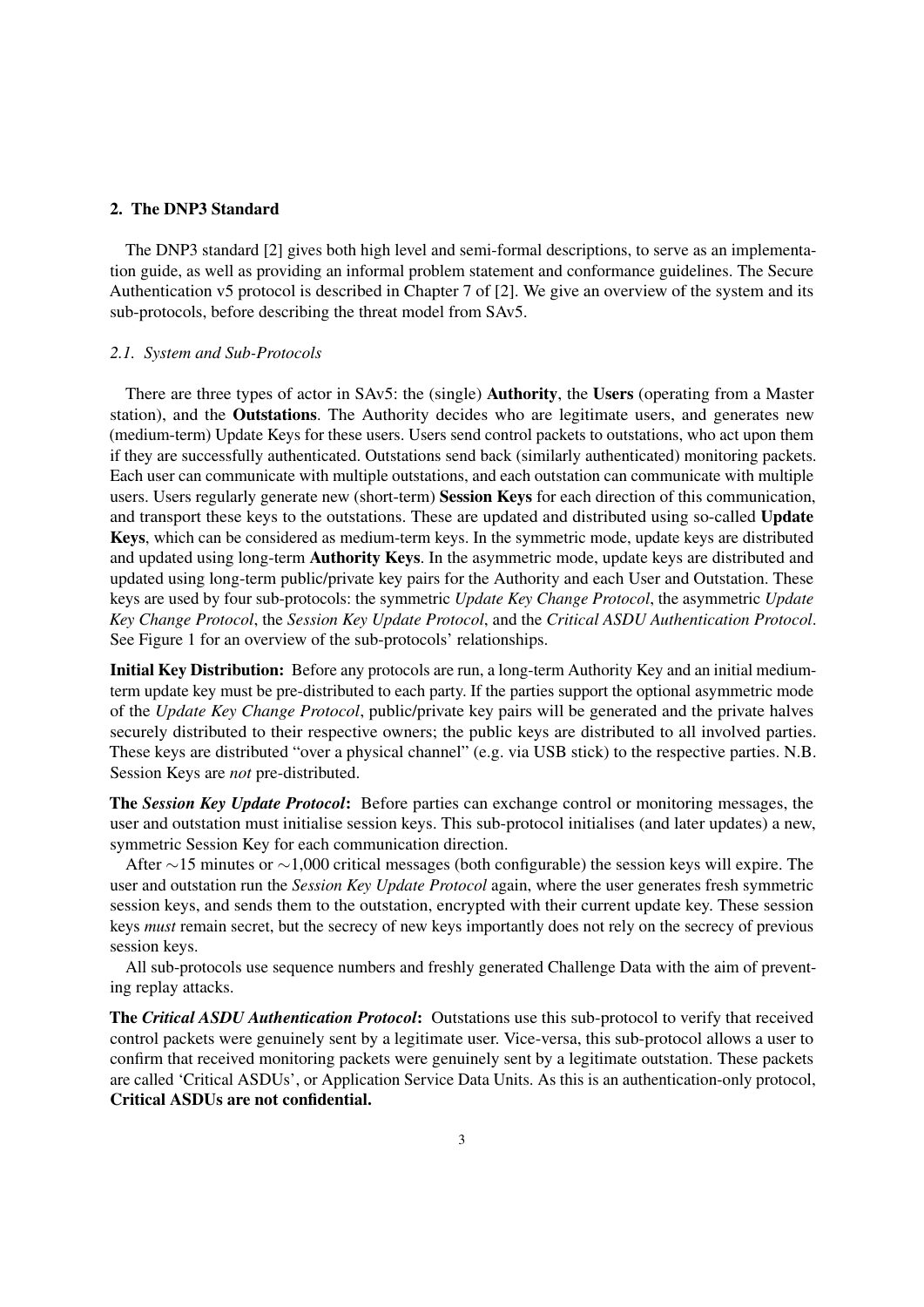After this sub-protocol's first execution, the faster 'Aggressive Mode' may be performed: this cuts the non-aggressive mode's three messages to just one by sending the ASDU and a keyed HMAC in the same message.

The *Update Key Change Protocol*: After a longer time, the update key may expire. The user and outstation (helped by the Authority) will execute the *Update Key Change Protocol*. A new update key is created by the Authority, and sent to both the user and outstation.



<span id="page-3-0"></span>Fig. 1. Relationships between sub-protocols, the flow of keys between them (continuous lines), and required pre-shared keys (dashed lines).

#### <span id="page-3-2"></span>*2.2. Protocol Descriptions*

We now give more detailed descriptions of the four sub-protocols in Secure Authentication v5. By way of notational preliminaries,  $\{m\}_{k}^{s}$  denotes the symmetric encryption of term *m* under key *k*; similarly HMAC<sub>k</sub>(*m*) denotes the HMAC of term *m* symmetrically keyed by *k*. Likewise,  $\{m\}_{k}^{a}$  denotes the asymmetric encryption of term *m* under public key *k*, and  $\{m\}_{sk}^{asig}$  denotes the asymmetric signature of term *m* under private key *sk*.

<span id="page-3-1"></span>*2.2.1. The* Session Key Update Protocol*:*

See Figure [2.](#page-4-0) This is also the first sub-protocol run after a system restarts, to initialise the shared session keys.

- S1. The user sends a Session Key Status Request. The user moves from "Init" to the state "Wait for Key Status".
- S2. The outstation generates fresh challenge data  $CD_j$ , and increments its Key Change Sequence Number, KSQ. It sends a Session Key Status message (SKSM*j*) to the user, containing the KSQ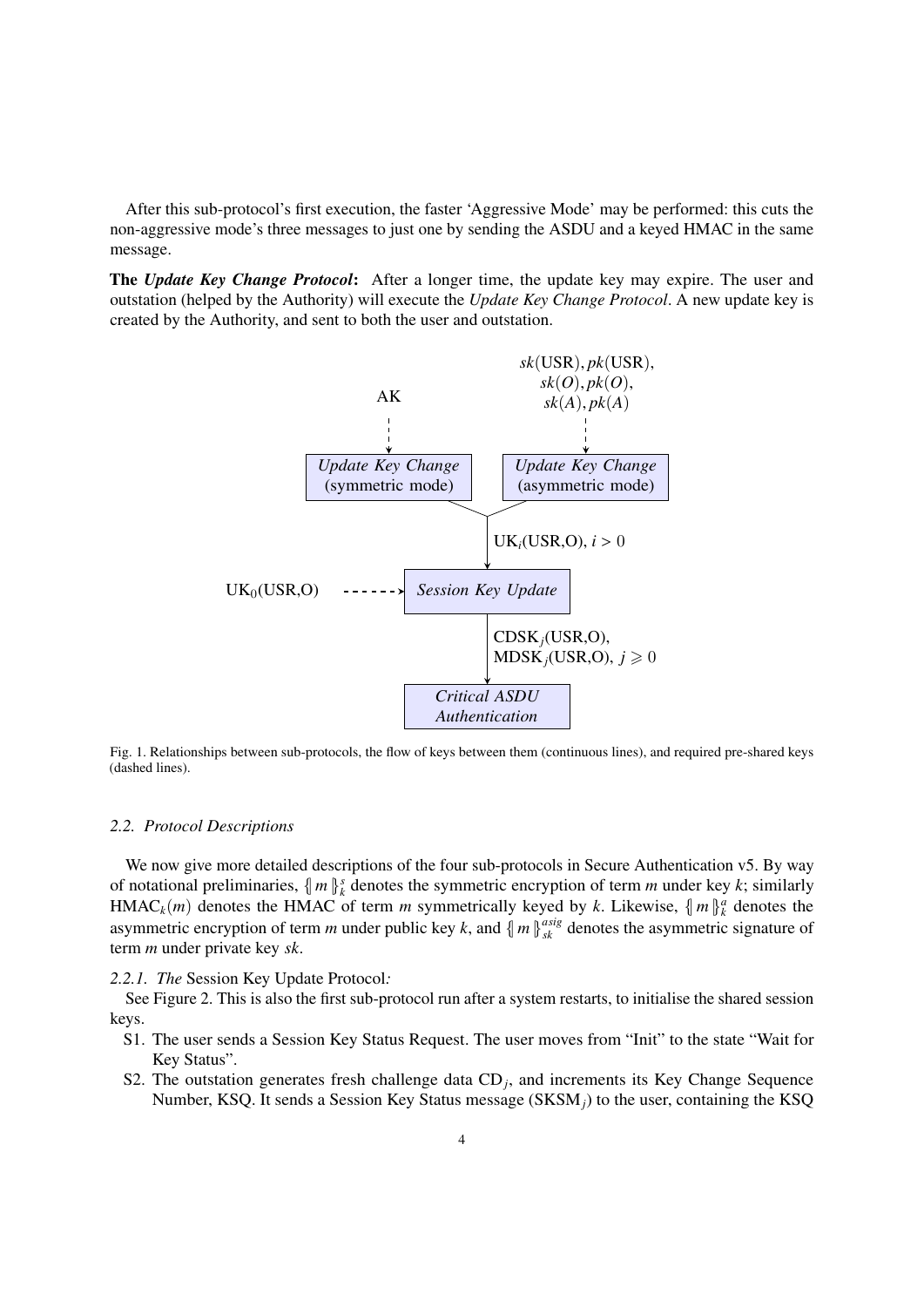

<span id="page-4-0"></span>Fig. 2. The *Session Key Update Protocol*. The labels S1–5 identify the protocol rules described in Section [2.2.1](#page-3-1)

value, user ID, USR, Key Status, and CD*<sup>j</sup>* . The outstation moves from "Start" to the state "Security Idle".

- S3. The user generates two new session keys (one for each direction), CDSK and MDSK, and sends a Session Key Change Message to the outstation (SKCM*j*). This contains the KSQ and USR values, and the encryption of the new keys and the previously received SKSM*<sup>j</sup>* message from the outstation, encrypted with the current symmetric update key. The user moves to the state "Wait for Key Change Confirmation".
- S4. The outstation decrypts this with the shared update key, and checks that  $SKSM<sub>j</sub>$  is the same as it previously sent. If so, the outstation increments KSQ, and generates new challenge data,  $CD_{j+1}$ ; it sends another Session Key Status Message (this time SKSM*j*+1), but as session keys have been set,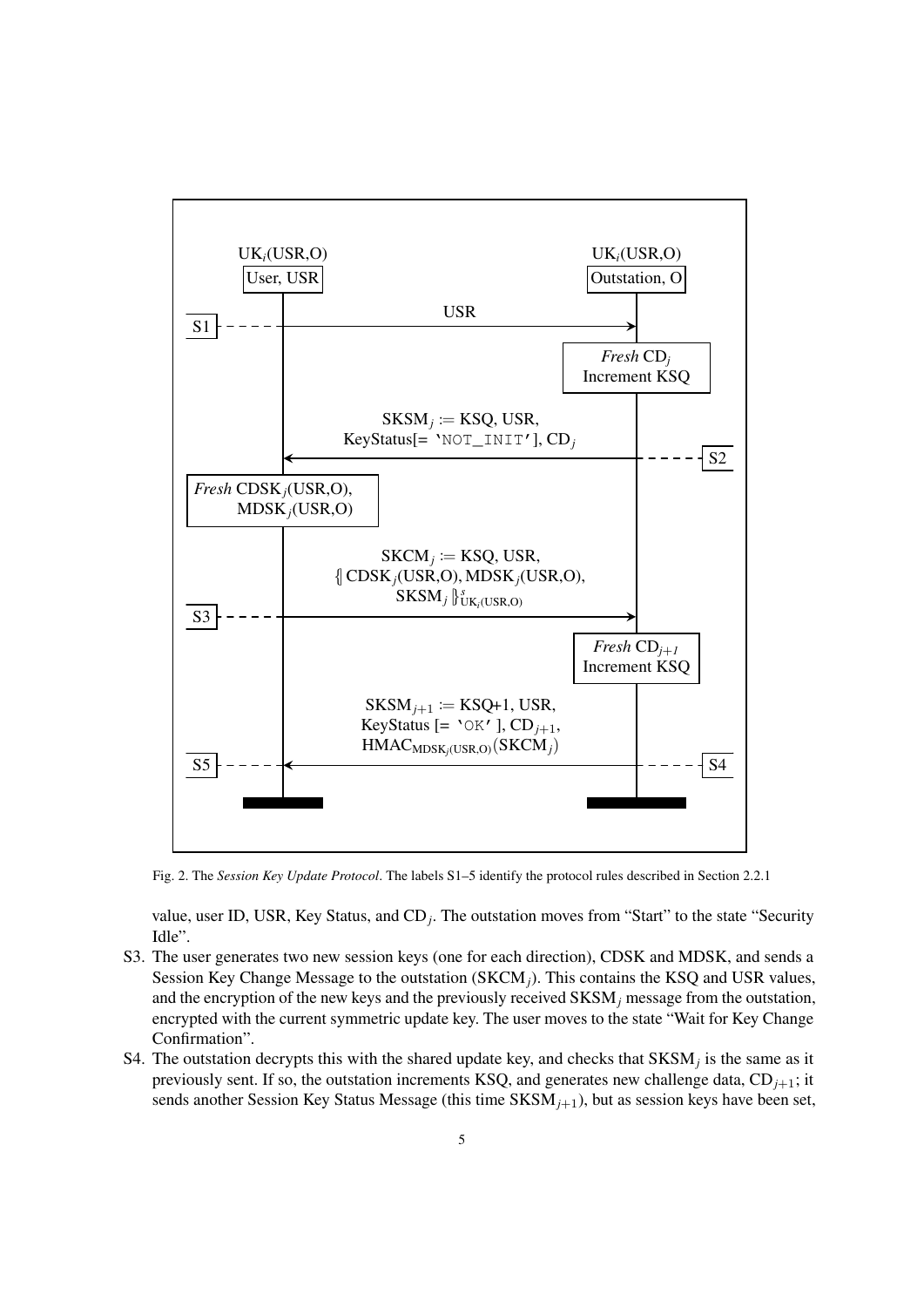

<span id="page-5-1"></span>Fig. 3. The *Critical ASDU Authentication Protocol*, Control Direction, Non-Aggressive *and* Aggressive Modes. The labels A1–4 identify the protocol rules described in Section [2.2.2](#page-5-0)

the message now also includes an HMAC of SKCM*<sup>j</sup>* , keyed with the MDSK.

S5. The user verifies that the received HMAC was generated from SKCM*<sup>j</sup>* . If so, the user and outstation start to use the new session keys. If not, the user and outstation mark the keys as invalid, and retry the protocol. The user state moves to "Security Idle".

<span id="page-5-0"></span>*2.2.2. The* Critical ASDU Authentication Protocol*:*

See Figure [3.](#page-5-1) This is the main data authentication protocol, and is used to verify the authenticity of critical ASDUs. This can only run *after* the first execution of the *Session Key Update Protocol*, and it can run in both the control and monitoring directions, User→Outstation and Outstation→User respectively. Here we present it in the control direction; the direction determines which key is used for the HMAC in the final message (A3), i.e. CDSK or MDSK. First, the non-aggressive mode; both parties start in the state "Security Idle":

- A1. The user sends a critical ASDU, which the outstation must authenticate.
- A2. On receipt of this ASDU, the outstation increments its Challenge Sequence Number, CSQ, and sends an Authentication Challenge (AC), which contains the user's ID, USR, fresh challenge data,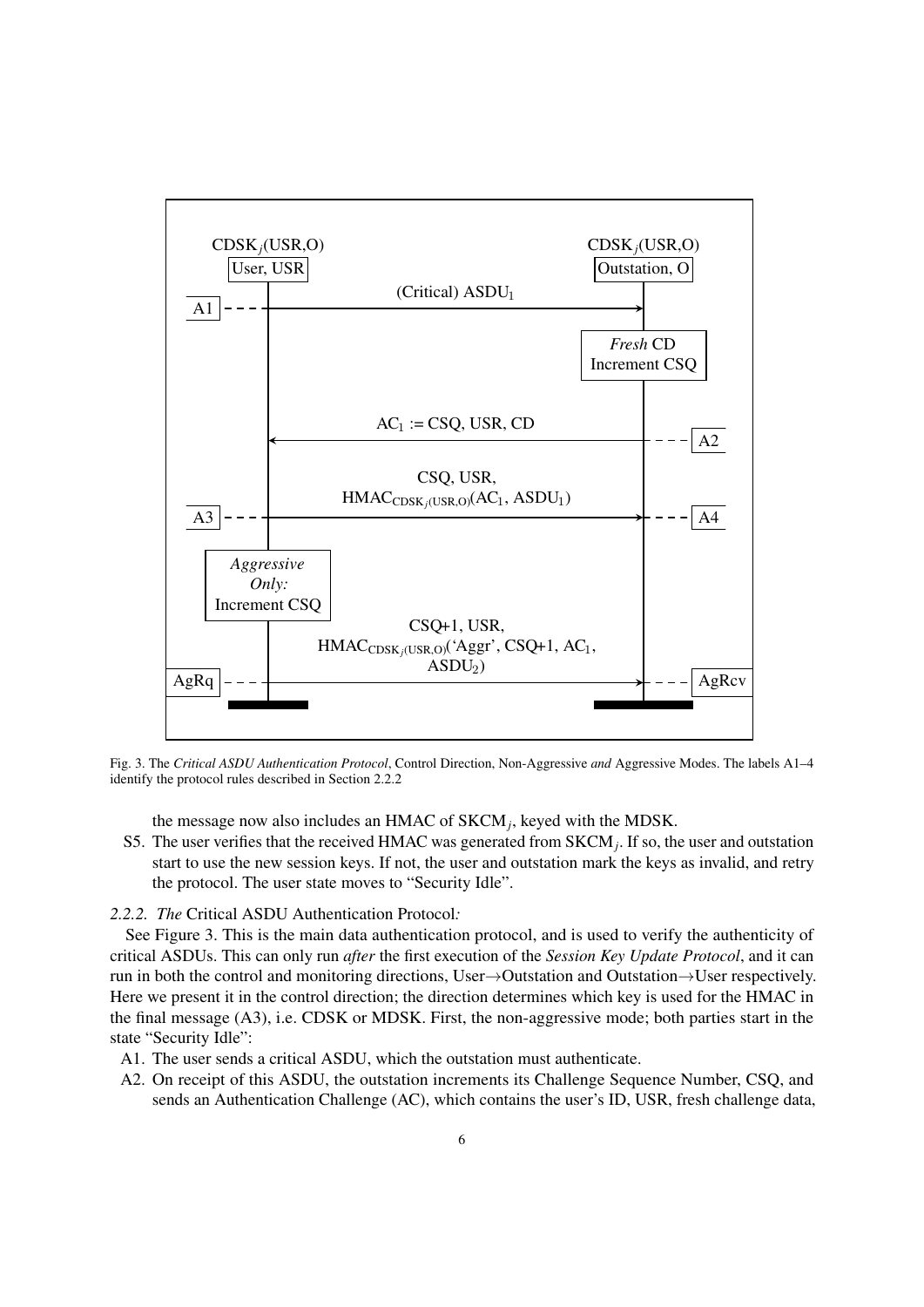

<span id="page-6-0"></span>Fig. 4. The *Update Key Change Protocol*, symmetric mode. The labels U1–7 identify the protocol rules described in Section [2.2.3.](#page-7-0) In U4 and U5, UKC is the tuple KSQ, USR,  $\{\parallel$  USR, UK<sub>*i*</sub>(USR, O), CD<sub>b</sub>  $\}^s$ <sub>AK</sub>

CD, and the CSQ value. The outstation moves to the state "Wait for Reply".

- A3. The user sends an Authentication Reply message, which contains the CSQ, USR, and an HMAC of the previously received Authentication Challenge message, AC, and the critical ASDU it seeks to authenticate. This HMAC is keyed with the Control Direction Session Key, CDSK.
- A4. The outstation verifies that the HMAC was constructed with the AC message it sent, the critical ASDU, and keyed with the current CDSK. If it succeeds, the outstation acts upon this critical ASDU; if it fails, it does not execute it. Regardless of the outcome, the outstation returns to the state "Security Idle".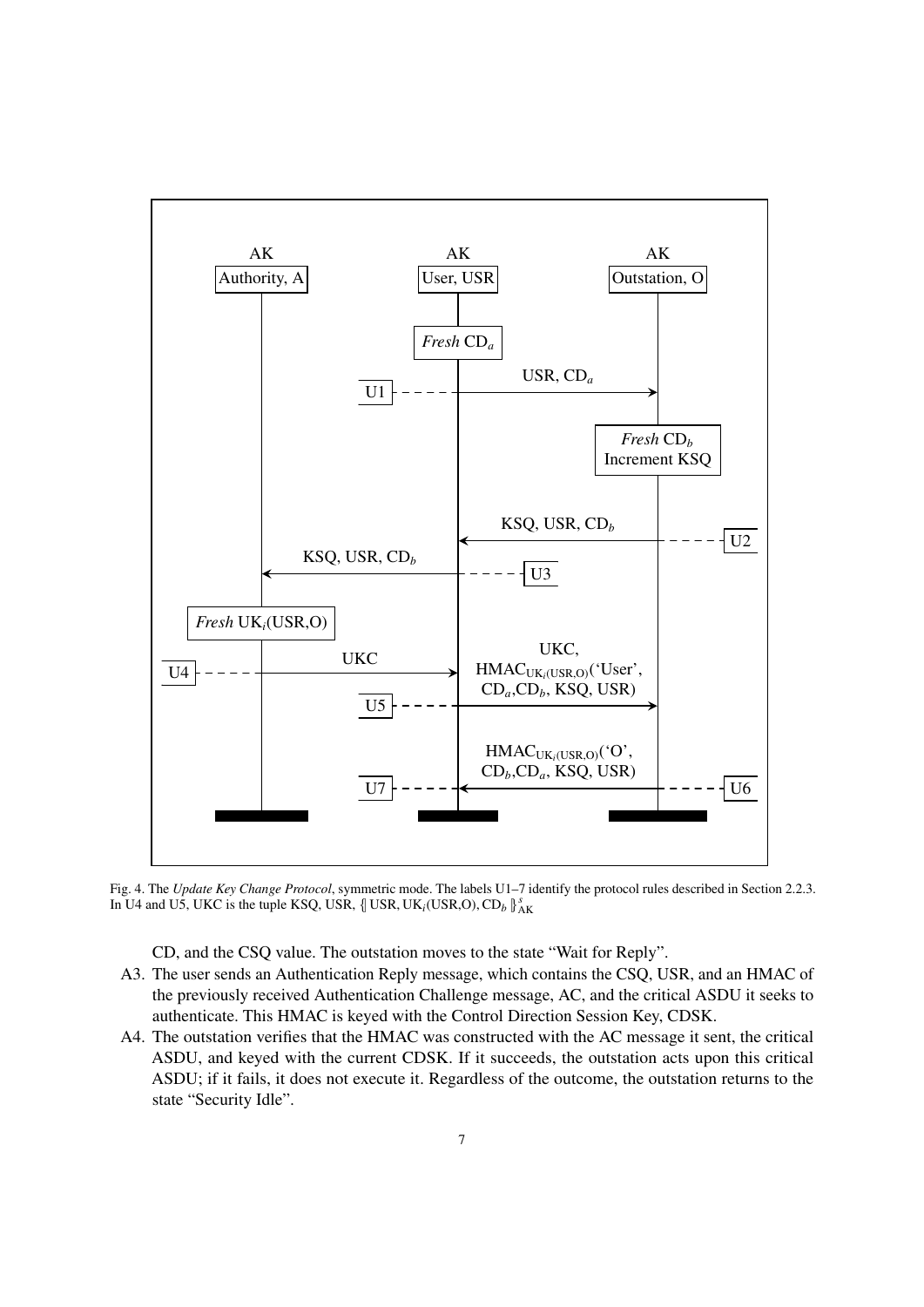Aggressive Mode: Once the non-aggressive sub-protocol has run once, the user may send an Aggressive Mode Request ('AgRq' in Figure [3\)](#page-5-1). This contains both the new ASDU to be authenticated, the incremented CSQ, and an HMAC in the same message. This HMAC is calculated over the last Authentication Challenge message the user received, and the entire preceding message it is being sent in.

The outstation then checks ('AgRcv' in Figure [3\)](#page-5-1) that the HMAC was constructed with the last Authentication Challenge, and that the CSQ is incremented from the last message. If so, it accepts and acts upon the ASDU.

#### <span id="page-7-0"></span>*2.2.3. The* Update Key Change Protocol *(Symmetric Mode):*

See Figure [4.](#page-6-0) This key-transport sub-protocol has two modes; symmetric (default) and asymmetric (optional; described in Section [2.2.4\)](#page-7-1). Both allow users and outstations to change the symmetric update key used by the previous protocol. Both devices start in "Security Idle"; the outstation always remains here. The symmetric mode of this protocol proceeds as follows:

- U1. The user sends an Update Key Change Request message, containing the user's ID, USR, and freshly generated challenge data, CD*a*. The user moves to the state "Wait for Update Key Reply".
- U2. Upon receipt of this message, the outstation increments its Key Change Sequence Number (the same variable as in the previous sub-protocol), and also generates fresh challenge data, CD*b*. It sends the new value of KSQ, USR and  $CD_b$  to the user in an Update Key Change Reply message.
- U3. The user forwards this message on to the Authority.<sup>[1](#page-7-2)</sup>
- U4. The Authority creates a new update key. It encrypts the key, USR, and  $CD<sub>b</sub>$  with the Authority Key, and transmits it, KSQ, and USR back to the user.
- U5. The user decrypts this, and forwards both this message (Update Key Change), and an Update Key Change Confirmation (UKCC) message to the outstation. This is an HMAC of the user's full name, both challenge data (CD*<sup>a</sup>* and CD*b*), KSQ, and USR, and it is keyed with the *new* update key. The user moves to the state "Wait for Update Key Confirmation".
- U6. The outstation decrypts the first part of the message to learn the new update key, and verifies that the UKCC HMAC was created with the correct challenge data and KSQ from step U2. If so, it sends back its own UKCC message (also keyed with the new update key), but with the order of the challenge data swapped, and with its name, rather than the user's.
- U7. If the user can validate this HMAC (by checking that it was created with the challenge data and KSQ values from this same protocol run, keyed with the new update key), then it accepts the message, and both parties start to use the new update keys. If this fails, the parties retry the protocol. Regardless of outcome (except timeout), the user moves back to the state "Security Idle".

#### <span id="page-7-1"></span>*2.2.4. The* Update Key Change Protocol *(Asymmetric Mode):*

The asymmetric mode of the *Update Key Change Protocol* is very similar to the symmetric mode. See Figure [5](#page-9-0) for the message sequence chart of the Asymmetric mode of the *Update Key Change Protocol*. The overall message flows are similar to the symmetric mode, and messages are effectively identical for U1–3. In message U4, the message transmitted is encrypted asymmetrically, not symmetrically. In message U5, the UKC object within the message  $(q120v13)$  is asymmetrically encrypted with the Outstation's public key. The overall U5 message also includes an Update Key Change Signature object (g120v14), rather than a (symmetrically encrypted) Update Key Change Confirmation object (g120v15). The Update Key Change Signature object is the signature over:

– Outstation Name

<span id="page-7-2"></span><sup>&</sup>lt;sup>1</sup>U3 and U4 are technically out of scope for DNP3: SAv5.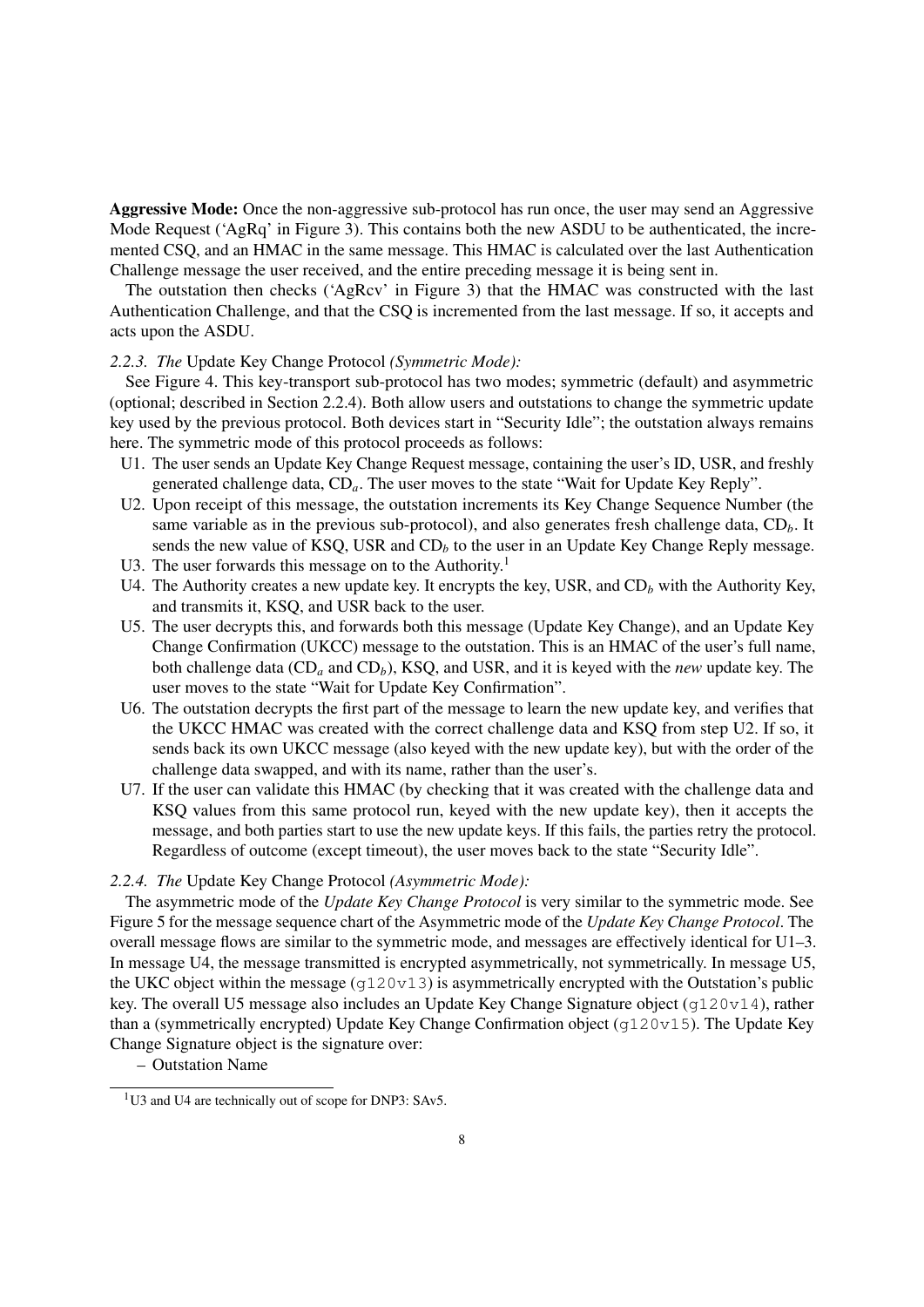- User Challenge Data (CD*<sup>a</sup>* in the MSC)
- $-$  Outstation Challenge Data (CD<sub>b</sub> in the MSC)
- Key Change Sequence Number (KSQ)
- User Number (USR)
- Encrypted Update Key Data (from UKC)

This object is signed by the User's private key, *sk*(USR), which allows the Outstation to verify the signature with the User's public key, *pk*(USR). In message U6, the Outstation then sends back to the User an object signed by the Outstation's private key, i.e. *sk*(O). This signature is over all the same data as the previous signature (from U5), but as it is signed by the Outstation's private key, an adversary should not be able to forge this only from knowledge of the terms listed above and the previously seen signature (from U5).

## <span id="page-8-0"></span>*2.3. Threat Model and Security Properties*

In this section we describe how we arrived at the threat model and security properties that we formally analyse. This is not as straightforward as one might think, as security properties are often informally and minimally described in protocol standards. For transparency, we will quote the original standards where possible. We use colored boxes to denote verbatim quotations from other documents.

The standard has a "Problem description" section [\[2,](#page-27-1) p.13] that describes "the security threats that this specification is intended to address". We reproduce this section *in its entirety* below:

5.2 Specific threats addressed (from IEEE 1815-2012 [\[2\]](#page-27-1) p. 13) This specification shall address only the following security threats, as defined in IEC/TS 62351-2: • spoofing; • modification: • replay • eavesdropping — on exchanges of cryptographic keys only, not on other data.

Additionally, the general principles section contains a subsection "Perfect forward secrecy" that suggests an implicit security requirement. We could not determine any other sections that would imply security requirements.

The wording of the above section suggests that all listed terms are defined in IEC/TS 62351-2 [\[12\]](#page-28-6). This is not the case: [\[12\]](#page-28-6) defines only some of these concepts. In particular, "modification" and (perfect) "forward secrecy" are not defined. We address the listed concepts in turn, starting from the ones which are defined.

Spoofing. The standard specifies that spoofing is defined through [\[12\]](#page-28-6) as:

| $2.2.191$ Spoof                                                            | (from IEC/TS 62351-2 [12] $p.39$ ) |
|----------------------------------------------------------------------------|------------------------------------|
| Pretending to be an authorized user and performing an unauthorized action. |                                    |
| $\vert$ [RFC 2828]                                                         |                                    |

While this definition references RFC 2828 [\[13\]](#page-28-7), there is a difference, in that [13] equates spoofing and masquerading, but does not reference unauthorized actions:

| spoofing attack                          | (from RFC 2828 $[13]$ ) |
|------------------------------------------|-------------------------|
| $(1)$ A synonym for "masquerade attack". |                         |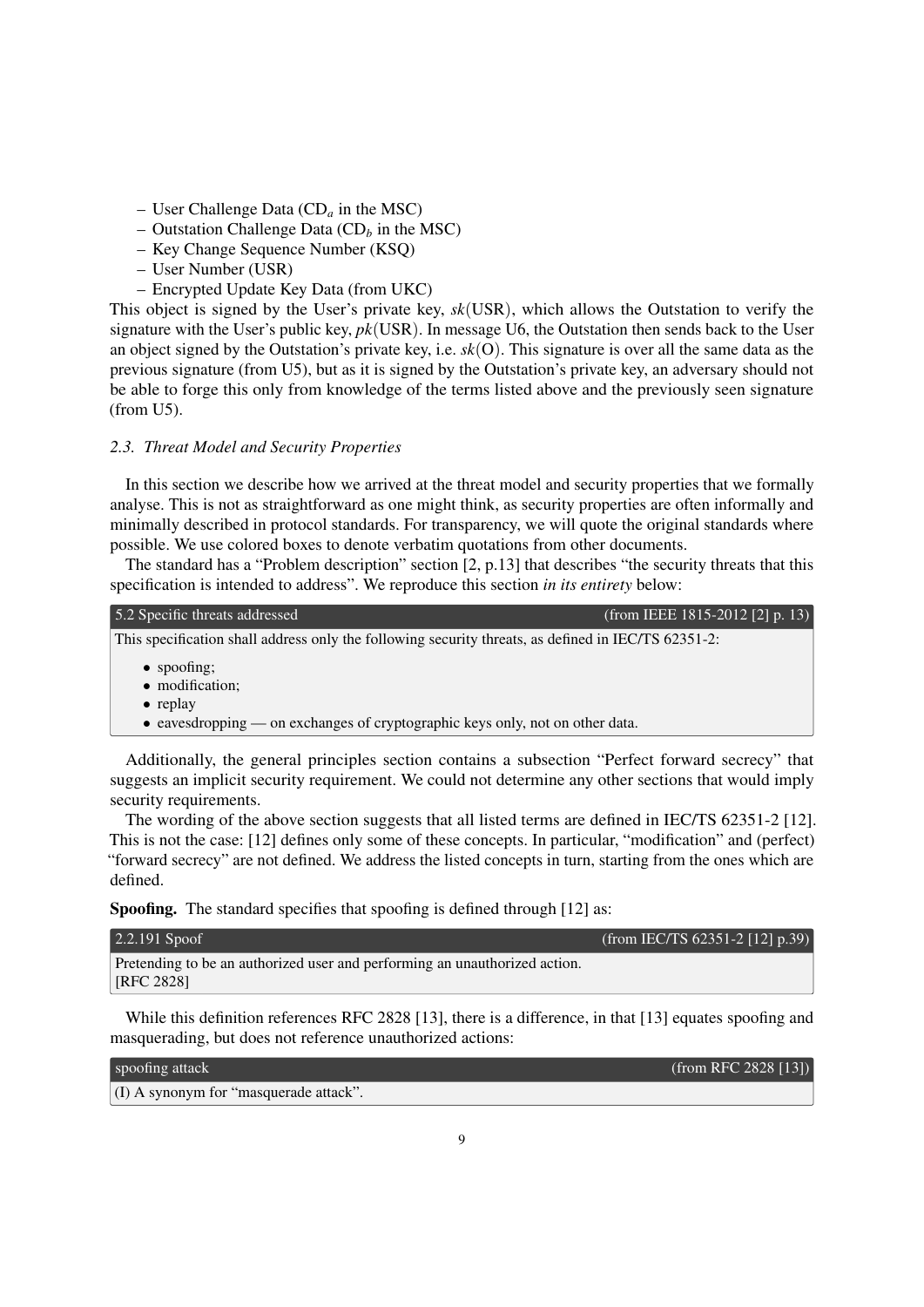

<span id="page-9-0"></span>Fig. 5. The *Update Key Change Protocol*, asymmetric mode. The labels U1–7 identify the protocol rules described previously. In messages U4 and U5, UKC<sub>*x*</sub> is equal to the tuple: KSQ, USR, {| USR, UK<sub>*i*</sub>(USR,O)</sub>, CD<sub>*b*</sub>  $\int_{pk}^{a}(x)$ , where *x* is the intended recipient of the message (i.e. the Ilear in message IIA, and the Outstation in mess recipient of the message (i.e. the User in message U4, and the Outstation in message U5).

where masquerade is defined in the RFC as

masquerade attack (from RFC 2828 [\[13\]](#page-28-7)) a type of attack in which one system entity illegitimately poses as (assumes the identity of) another entity. (see: spoofing attack.)

Thus, the RFC equates spoofing and masquerading. Analogously, the DNP3 standard directly relies on [\[12\]](#page-28-6), which defines masquerading as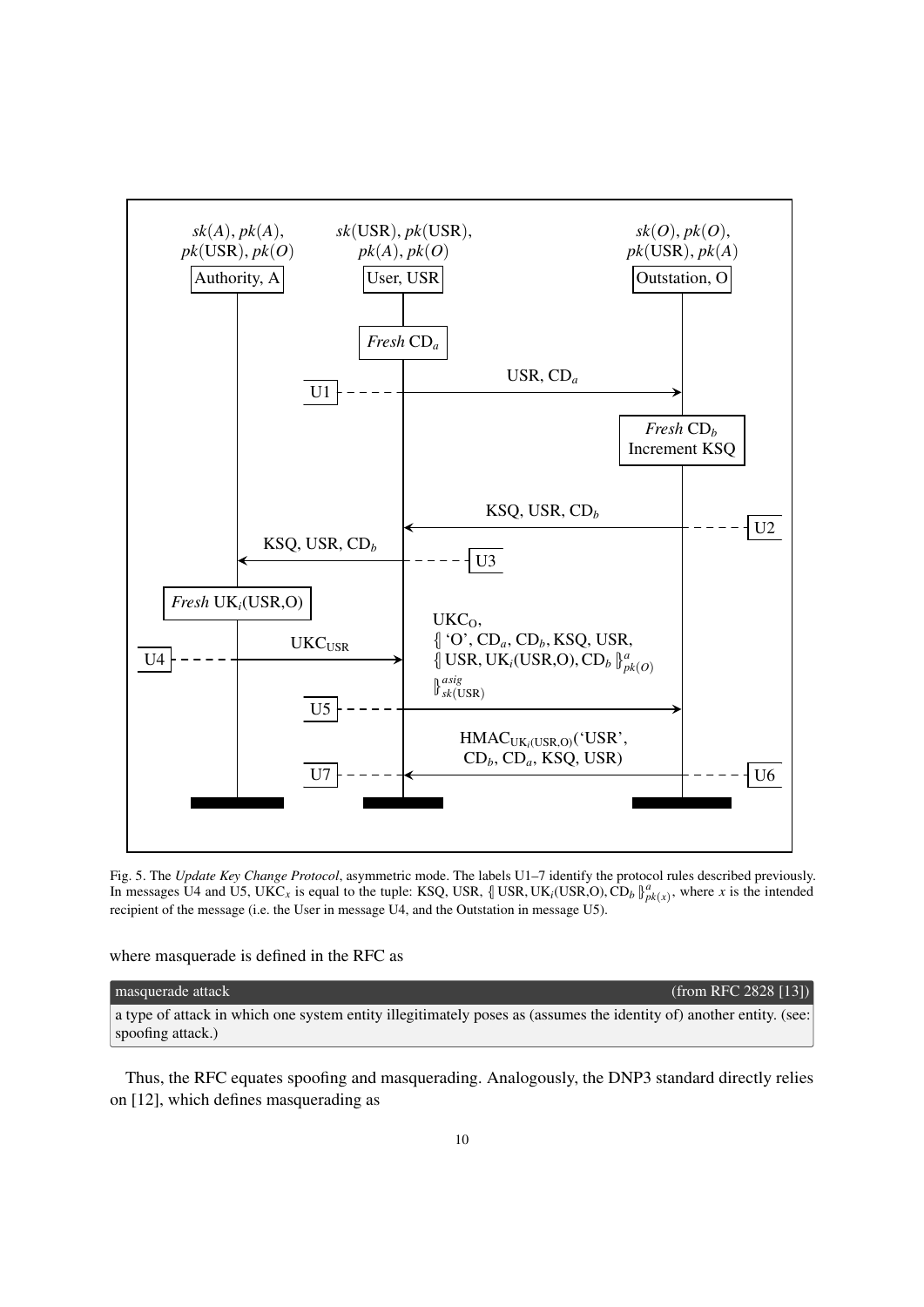| $2.2.131$ Masquerade                                                                            | (from IEC/TS $62351-2$ [12] p.30 |
|-------------------------------------------------------------------------------------------------|----------------------------------|
| The pretence by an entity to be a different entity in order to gain unauthorized access. [ATIS] |                                  |

Here, ATIS [\[14\]](#page-28-8) is a glossary from which this particular definition is taken. Hence it seems that within the context of DNP3, spoofing and masquerading are interchangeable, similar to the statements in RFC 2828. However, the definitions in the DNP3 standard [\[3\]](#page-27-2) are closer to [\[14\]](#page-28-8) than to [\[13\]](#page-28-7), since they additionally include the aspect of unauthorized access/action. Note that the DNP3 standard has no explicit concept of authorization; this seems out of the standard's scope.

## Replay

| 2.2.159 Replay Attack                                                                        | (from IEC/TS $62351-2$ [12] p.35) |
|----------------------------------------------------------------------------------------------|-----------------------------------|
| 1. A masquerade which involves use of previously transmitted messages. [ISO/IEC 9798-1:1997] |                                   |

This is a verbatim copy of a similar section in the reference ISO/IEC 9798-1:1997 [\[15\]](#page-28-9), and suggests that replay is a special case of masquerading/spoofing.

# Eavesdropping

| 2.2.92 Eavesdropping                                                                                                                            | (from IEC/TS 62351-2 [12] p.25). |
|-------------------------------------------------------------------------------------------------------------------------------------------------|----------------------------------|
| Passive wiretapping done secretly, i.e., without the knowledge of the originator or the intended recipients of the<br>communication. [RFC 2828] |                                  |
|                                                                                                                                                 |                                  |

This is a verbatim copy from the definition in the reference RFC 2828 [\[13\]](#page-28-7). However, DNP3 adds the specific restriction to the confidentiality of keys, as the main purpose of the standard is to authenticate messages that are not confidential.

Modification There is no explicit definition: we interpret this as an integrity requirement: adversaries must not be able to modify transmitted messages.

Perfect Forward Secrecy The general design text contains:

| 5.4.10 Perfect forward secrecy                                                                                   | (from IEEE 1815-2012 [2] p. 16). |
|------------------------------------------------------------------------------------------------------------------|----------------------------------|
| This specification follows the security principle of perfect forward secrecy, as defined in IEC/TS 62351-2. If a |                                  |
| session key is compromised, this mechanism only puts data from that particular session at risk, and does not     |                                  |
| permit an attacker to authenticate data in future sessions.                                                      |                                  |

Surprisingly, IEC/TS 62351-2 [\[12\]](#page-28-6) does not mention the concept of (perfect) forward secrecy. However, the informal explanation suggests that the loss of some session keys should not affect authentication of future sessions with, presumably, different session keys.

Adversary Capabilities The standard states that communications might be performed over insecure channels, and this suggests the threat model includes adversaries that can manipulate or insert messages.

The standard additionally states that "if update keys are entered or stored on the device in an insecure fashion, the entire authentication mechanism is compromised" [\[2,](#page-27-1) p.21]. This suggests that some forms of compromise might be considered (e.g., of session keys), but not the full compromise (in which all stored data is compromised) of a party involved of a session.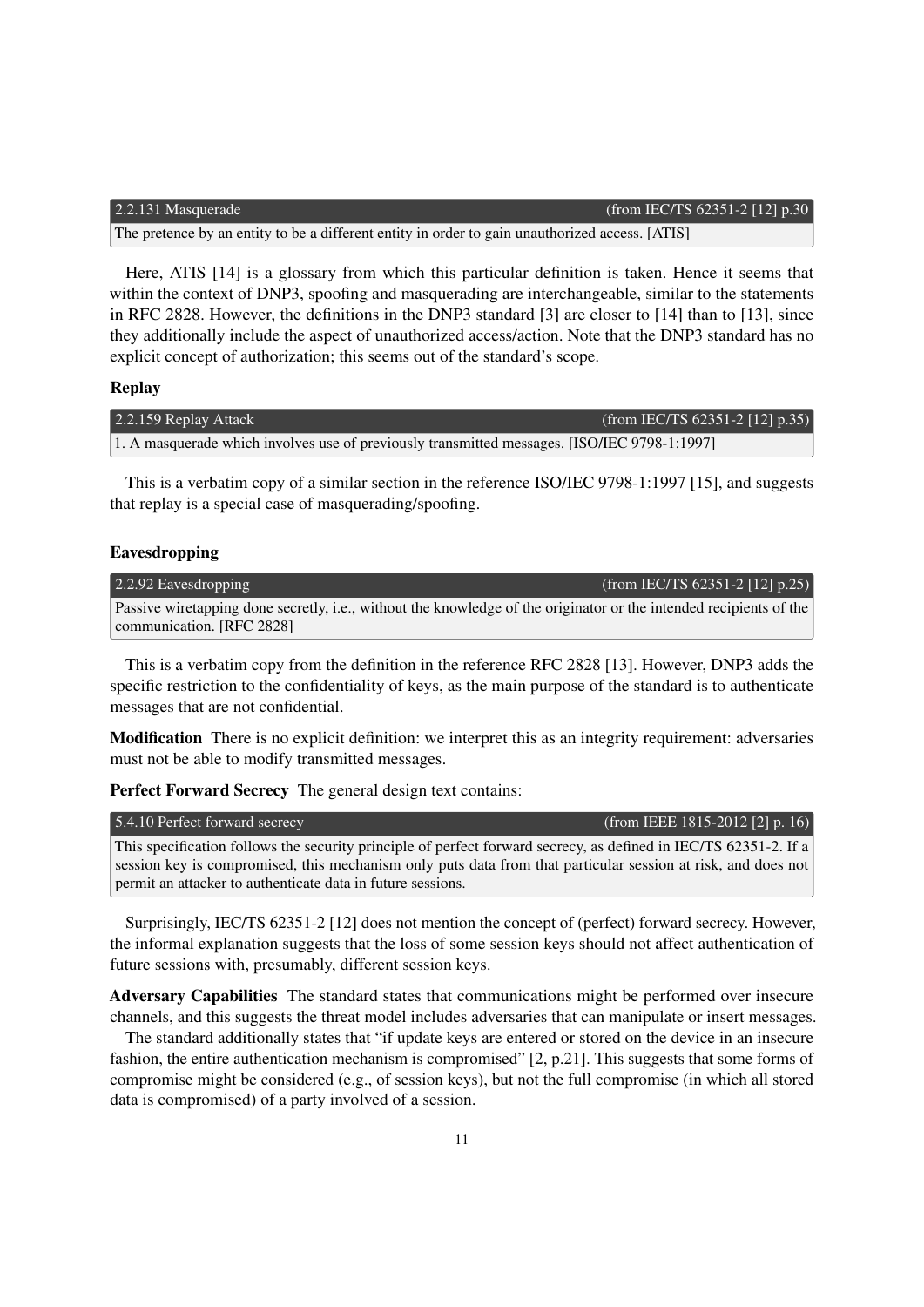#### <span id="page-11-0"></span>3. Formal Model of SAv5 in TAMARIN

Our modelling and analysis of Secure Authentication v5 used the TAMARIN security protocol verification tool [\[16\]](#page-28-10). TAMARIN is a symbolic tool which supports both falsification and unbounded verification of security protocols specified as multiset rewriting systems with respect to (temporal) first-order properties. We give a brief overview of TAMARIN in Section [3.3,](#page-12-0) and an example of its syntax in Section [3.3.1;](#page-13-0) for more detail on the theory and use of TAMARIN see [\[16,](#page-28-10) [17\]](#page-28-11) and [https://tamarin-prover.github.io.](https://tamarin-prover.github.io)

#### *3.1. Symbolic Modelling Assumptions*

Symbolic analysis does not consider computational attacks on a protocol, instead focusing on the logic of protocol interactions. This requires us to make assumptions about the primitives used in the protocol, which restricts the power of the analysis. We make the following assumptions:

- Dolev-Yao Adversary: the adversary controls the network channels [\[18\]](#page-28-12).
- Symbolic Representation: information is contained in terms. Any party (including the adversary) can either know a term in its entirety, or not know it at all. A party cannot learn e.g. a single bit of a term, or half a term.
- Perfect Cryptography: we assume that the cryptographic primitives used are perfect. This means that e.g. an adversary can learn the term *m* from the symmetrically encrypted  $\{m\}_{k}^{s}$  term if and only if it knows the key, *k*.
- Hash Functions: we assume that hash functions are one-way and injective.
- Randomness: we assume all freshly generated random terms are unpredictable, and unique (no two fresh terms generated separately are equal).

## *3.2. Complexity of the Protocol*

Each of the protocols within Secure Authentication v5 are individually straight forward; however, much more complexity becomes apparent when they interact. To give an indication of the state machines, see Figure [6](#page-12-1) for a diagram showing the state transitions performed by the user. The system starts in state 0; each node is the state the user is in before it executes a rule along one of the outgoing edges. These edges are labelled with the name of the rule which the user executes during the transition into another state (these names are the same as in the Message Sequence Charts). This diagram demonstrates how multiple loops can occur in many different orders, with very little determined structure, and how little of the relevant state is represented by the standard's state machines. Each protocol can loop many times (below certain large thresholds), making the possible routes through the state machines and state-space very large and complex indeed. As there is stored data associated with each of these states, we do not get injective correspondence with the named states from the SAv5 specification.

Much of the complexity within Secure Authentication v5 comes from the transitions between different stateful sub-protocols as well as the multiple directions of the *Critical ASDU Authentication Protocol*. Each of these sub-protocols updates some part of agent state, and each of them rely on parts of state updated by other sub-protocols.

For example, the ability for an outstation to receive an aggressive mode request depends on:

- (1) their pairing to a user, set at initialization and invariant across all sub-protocols;
- (2) their current state machine state, which must be set to SecurityIdle or WaitForReply. This status is invariant through the both the symmetric and asymmetric versions of the *Update Key Change Protocol* but modified by the other two sub-protocols;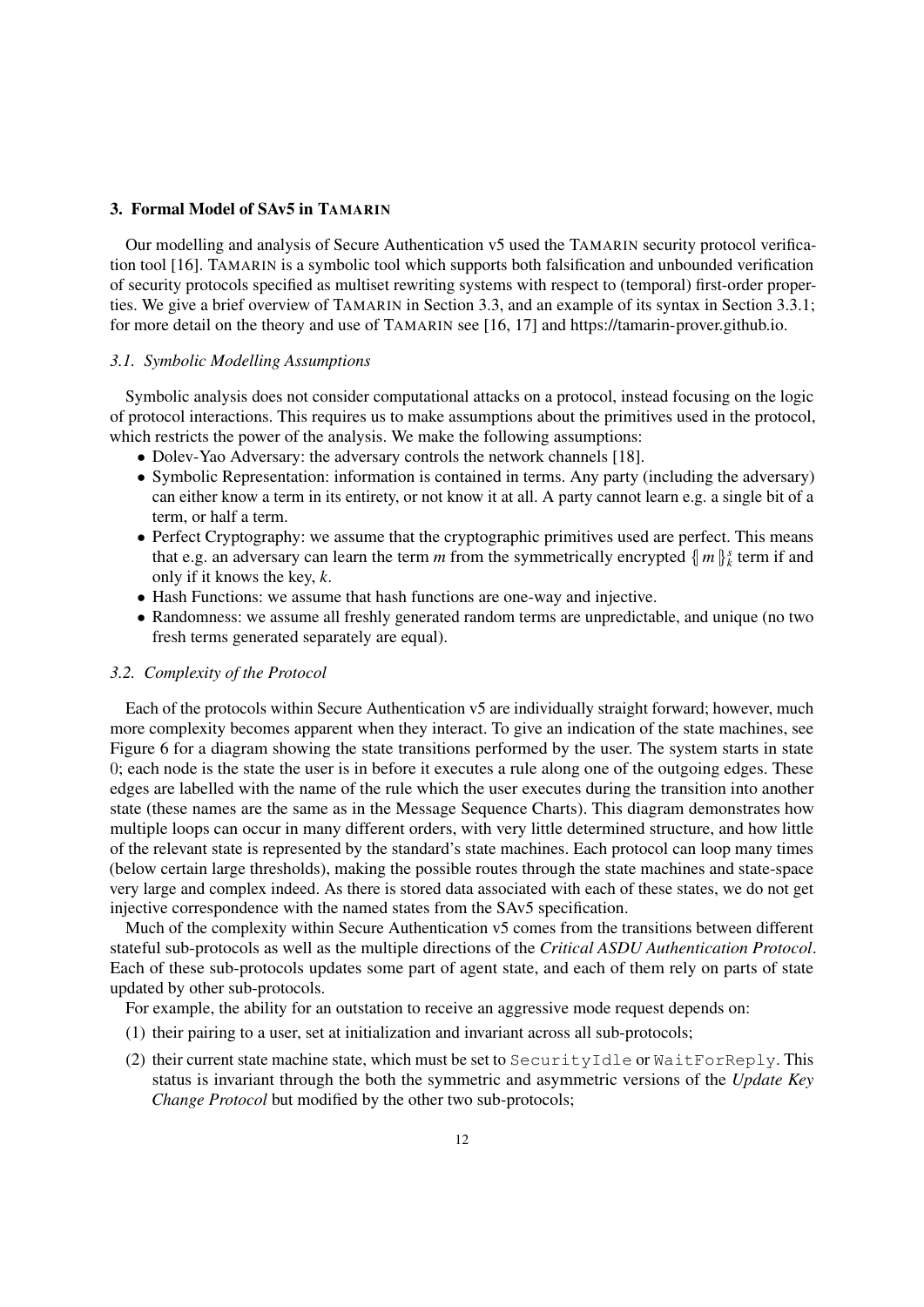

<span id="page-12-1"></span>Fig. 6. A simplified version of the user's state machine as defined in the standard, excluding error transitions and the monitoring direction of the *Critical ASDU Authentication Protocol*. Note that although many transitions occur from the same state, they are conditional on additional state that is not represented in the state machine as described by the standard.

- (3) their current session keys, set by the previously completed *Session Key Update Protocol*, and invariant across the other sub-protocols;
- (4) the status of those session keys, which is invariant across all sub-protocols but can be changed at any time through a key expiry state transition;
- (5) the 'current' challenge from the user, modified when a non-aggressive mode request was successfully verified by the outstation, which is invariant in the aggressive mode protocol variant and all other sub-protocols;
- (6) and the number of aggressive mode requests received by the outstation since the current challenge was set, which is invariant in all other sub-protocols.

Each of these parts of state can be updated independently of each other, and each is invariant over several sub-protocols.

The state machine described in the protocol specification [\[2\]](#page-27-1) captures very little of the protocol logic; the current state machine state is only one of the six dependencies listed above, and in fact is invariant for the outstation through both the *Update Key Change Protocol* and *Session Key Update Protocol* sub-protocols. An accurate TAMARIN model must include this much larger range of transitions, as well as their associated errors and timeouts; it is not possible to directly map the states and transitions in the specification to those in the model. This greatly increases the difficulty of interpreting the specification.

#### <span id="page-12-0"></span>*3.3. Protocol Modelling in* TAMARIN

In TAMARIN, the possible executions of a protocol in the presence of an adversary are modelled as the possible executions of a labeled transition system. The state of the transition system is modelled as a multiset of so-called facts. Facts have terms as optional arguments, which in turn are used to represent messages symbolically. The initial state of the system is the empty multiset.

The possible transitions in the transition system are specified by multiset rewrite rules, of the form:

```
rule RULENAME:
    [ PREMISES ] --[ ACTIONS ]-> [ CONCLUSIONS ]
```
Each rule specifies three multisets of facts: the Premises, the Actions (or labels), and the Conclusions. The premises of a rule are *facts* that must exist in, and are removed from, the multiset prior to the rule's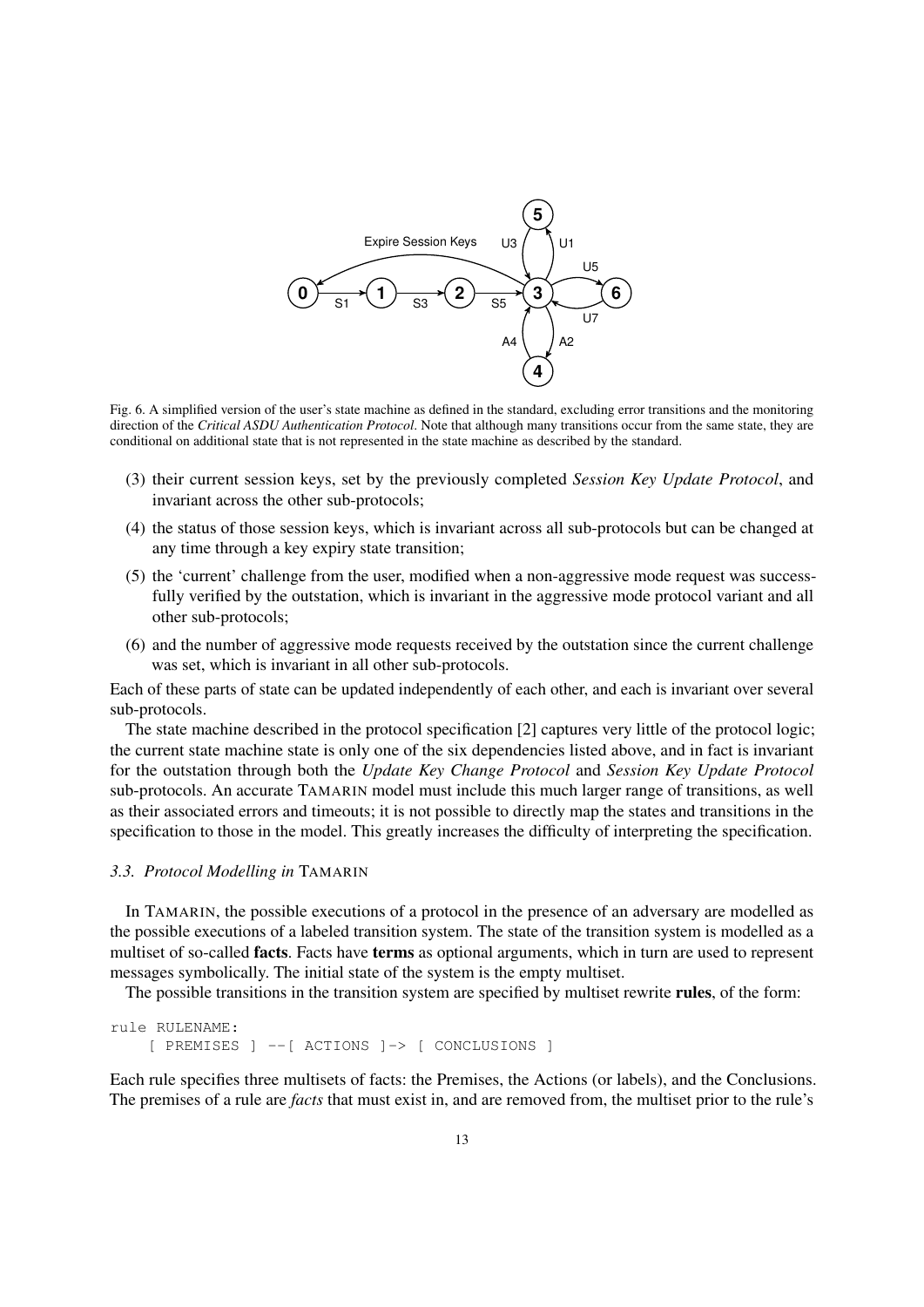execution; conclusions are facts that are added to the multiset by executing the rule. Facts within rules may contain variables. The Actions do not affect the possible transitions of the system - instead, they are logged into the action trace. Security properties are specified over these action traces, as we will see later.

By default, facts are linear, in the sense that if they appear only in the premise of a rule, they are consumed by performing the corresponding transition. TAMARIN additionally supports persistent facts, which are not consumed when such a rule is triggered, even when they only appear in the premise.

There are a few special facts used in TAMARIN. The Dolev-Yao adversary [\[18\]](#page-28-12) is modelled through special In and Out facts that model the interaction between the protocol and the untrusted network. These facts respectively ask the adversary to provide, or provide to the adversary, the term argument of the fact. Additionally, there is a  $Fr$  fact to represent symbolically generating a fresh random value.

All four sub-protocols' rules and interactions were modelled as multiset rewriting rules in TAMARIN's specification language. Additional rules model the adversaries' capabilities, such as the ability to compromise certain keys. The final model comprises 36 multiset rewriting rules in ∼560 SLoC, with 10 types of invariants represented as actions within these rules, while others are captured in the state transitions themselves. The model and associated theorems are contained in the file dnp3.m4, which can be found at [\[11\]](#page-28-5).

<span id="page-13-0"></span>*3.3.1.* TAMARIN *Example Rule*

We now give an example of a SAv5 rule modelled in TAMARIN.

Example 3.1. The following rule is an example of a multiset rewriting protocol rule in TAMARIN's syntax. Note the use of 'let  $\dots$  in  $\dots$ ' for syntactic replacement, and angle brackets ' $\langle \dots, \dots \rangle$ ' for tuples. The rule is an abstracted implementation of the A3 'Send Authentication Reply' message rule, in the control direction, from the *Critical ASDU Authentication Protocol* described in Section [2.2.2.](#page-5-0)

```
\frac{1}{2} rule A3_C:<br>\frac{1}{2} rule AC = < CSQ, USR, CD >
 3 AR = < CSQ, USR, hmac(<CSQ,AC,ASDU>, CDSK) > in
4 [ UserState(USR, OS, MDSK, CDSK, LastControlChallenge, [...],
5 'SecurityIdle')
\begin{array}{c|c} 6 & , & \text{In (AC)} \\ 7 & -- & \text{SentAs} \end{array}7 --[ SentASDU(USR, OS, AR, 'NonAggressiveMode', 'ControlDirection')<br>8 . UsingSessionKeys(CDSK,MDSK)
8 , UsingSessionKeys (CDSK, MDSK)<br>9 1->
 9 ]->
10 [ UserState(USR, OS, MDSK, CDSK, AC, [...], 'SecurityIdle')<br>11 [ Out(AR) ]
          Out(AR)✝ ✆
```
The A3 rule defines the behaviour when a user (identified by USR) receives a challenge in response to a critical ASDU sent to an outstation (here identified by OS). The challenge message AC contains a CSQ sequence number, the USR identifier, and some challenge data CD. The user generates a reply, AR, including an HMAC of the challenge message, AC, and the ASDU under the relevant session key.

Because TAMARIN's rules operate on the (global) multiset state, we need to keep track of the state of individual threads: in this model, we use the UserState facts to represent the current state of each user. In particular, the premises of the above rule require a fact UserState containing terms representing stored values of the user, and the user is required to be in the SecurityIdle state. They also require a message from the network, containing three terms, the second of which must be equal to the user identifier USR in the UserState fact.

The actions contain two labels to refer to later, one recording that the user USR sent an authenticated reply AR intended for the outstation OS, in the non-aggressive mode and in the control direction. The other records the session keys that the user had in their state at the time of the rule's execution.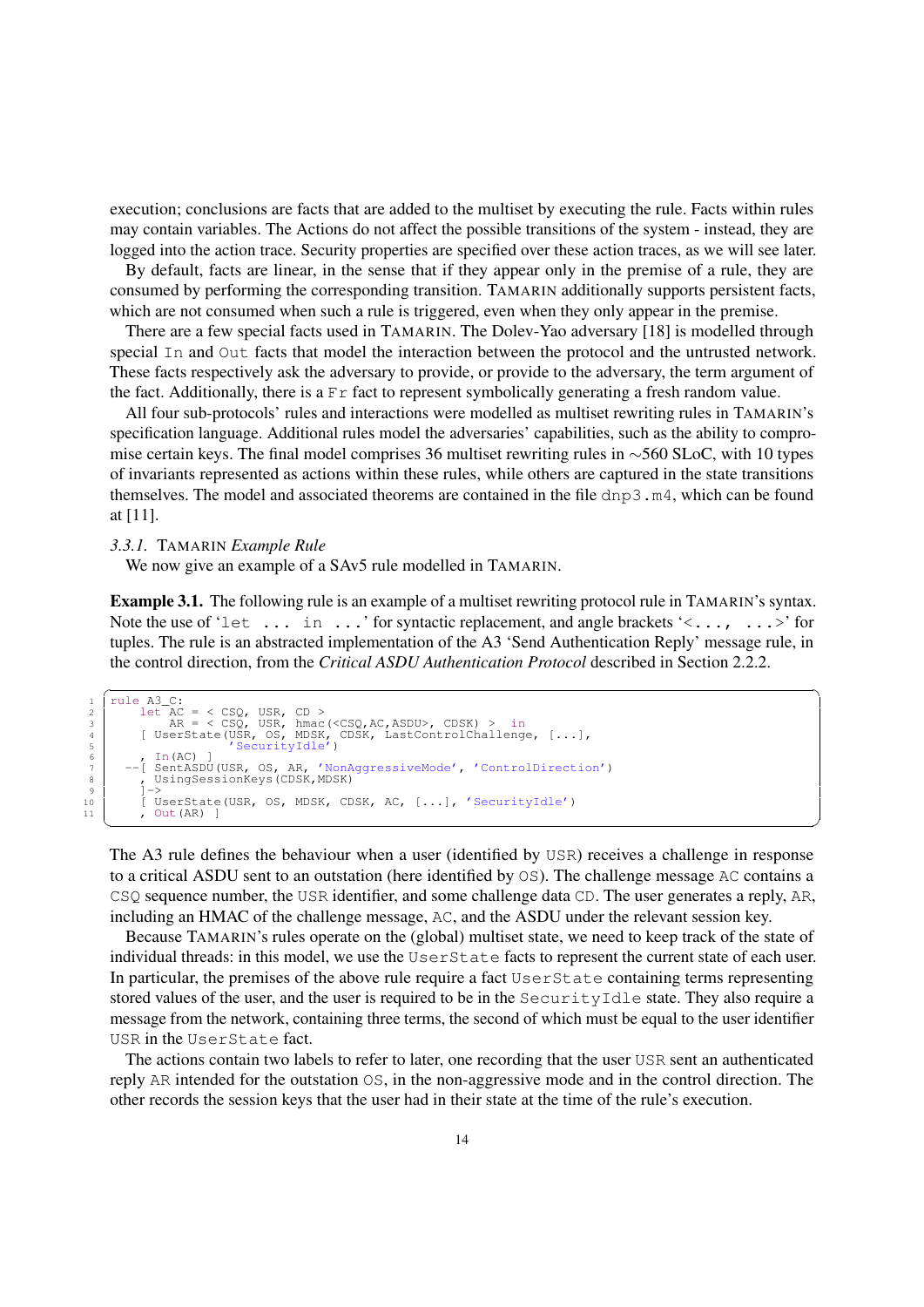The conclusions of the rule output an updated user state, in which the term LastControlChallenge used for aggressive mode is changed to the new challenge just received, as well as the message to the network AR defined above.

The state machines described in [\[2\]](#page-27-1) (corresponding to the transitions discussed in Section [2.2\)](#page-3-2) capture very little of the protocol logic, as the allowed transitions depend more on values in memory than on the current state machine 'state'. As an example, the outstation remains entirely in the named state "Security Idle" throughout the *Update Key Change Protocol*; however, the outstation can only respond to certain messages from the user dependent on data from previously sent or received terms. Our TAMARIN models include this much larger range of transitions, as well as their associated errors and timeouts.

## <span id="page-14-0"></span>*3.3.2. Modelling Choices, and Issues with the Specification*

The finer details of SAv5's sub-protocols in [\[2\]](#page-27-1) and [\[3\]](#page-27-2) are very often unclear, under-specified, and open to interpretation. We now describe the larger issues we encountered, and how we chose to model them.

Challenge Sequence Numbers: The specification states that parties should keep one CSQ per direction, and *not* on a per-user basis [\[2,](#page-27-1) p.211-g]. It also implies that parties should keep count of the number of Authentication Replies and Aggressive Mode Requests it has sent since the last Authentication Challenge it has received, on a per-user basis [\[2,](#page-27-1) p.211-d]. The purpose of the CSQ is to match messages, and to ensure that replays are not possible [\[2,](#page-27-1) pp.207 & 211].

Instead of modelling precisely as described, we keep one CSQ per user, per direction (control and monitoring). If we do not do this, the universal CSQ values in a model must depend on *all* of the state machines running from the same station, which makes analysis infeasible.

Modelling CSQs in this manner is analagous to the specification: both keep a single value which allows the Challenger to check whether received messages contain the correct CSQ or not; the specification keeps a universal total *and a difference* on a per-user basis, we simply keep a per-user total; both interpretations require this incrementing value to be in Authentication Replies or Aggressive Mode Requests, to prevent replay attacks.

The specification has clear rules for when the *sender* of a CSQ should increment this value [\[2,](#page-27-1) p.211], but nothing about when a recipient should accept the value; it is not clear whether a received CSQ (e.g. in an Authentication Challenge) can be any value, whether it must be strictly increasing, or whether it must be precisely one higher than its last seen value. In our model, recipients of CSQ values check that they are strictly increasing.

Sequence Number Rollovers: CSQs and KSQs explicitly rollover to 0 after they reach 4,294,967,295  $(2^{32} – 1)$ ; what a recipient of a rolled-over CSQ does is not defined. If CSQs are not strictly increasing, this is not an issue. If not, the way rollovers are handled needs to be done so correctly, or this might allow (very slow) replay attacks. We avoid this issue by not modelling rollovers.

Challenge Data: When parties should set and erase certain values, and how many historic values parties should save is not clear. Challenge data from previous messages is saved to enable alternate modes, e.g. saving the last Authentication Challenge (AC) in the (non-aggressive) *Critical ASDU Authentication Protocol* so that its Challenge Data can be used in Aggressive Mode Requests.

It is not clear when this should be stored, and when each party should erase its previous 'last sent challenge'. As an illustration: after the outstation (here the Challenger) has sent an AC, the user might not receive this AC message; if the user gets bored of waiting for an AC (which might never appear), it might send an Aggressive Mode Request with a critical ASDU. The user knows that it must construct this request with the last AC it received, which will not be the same as the last AC the outstation sent: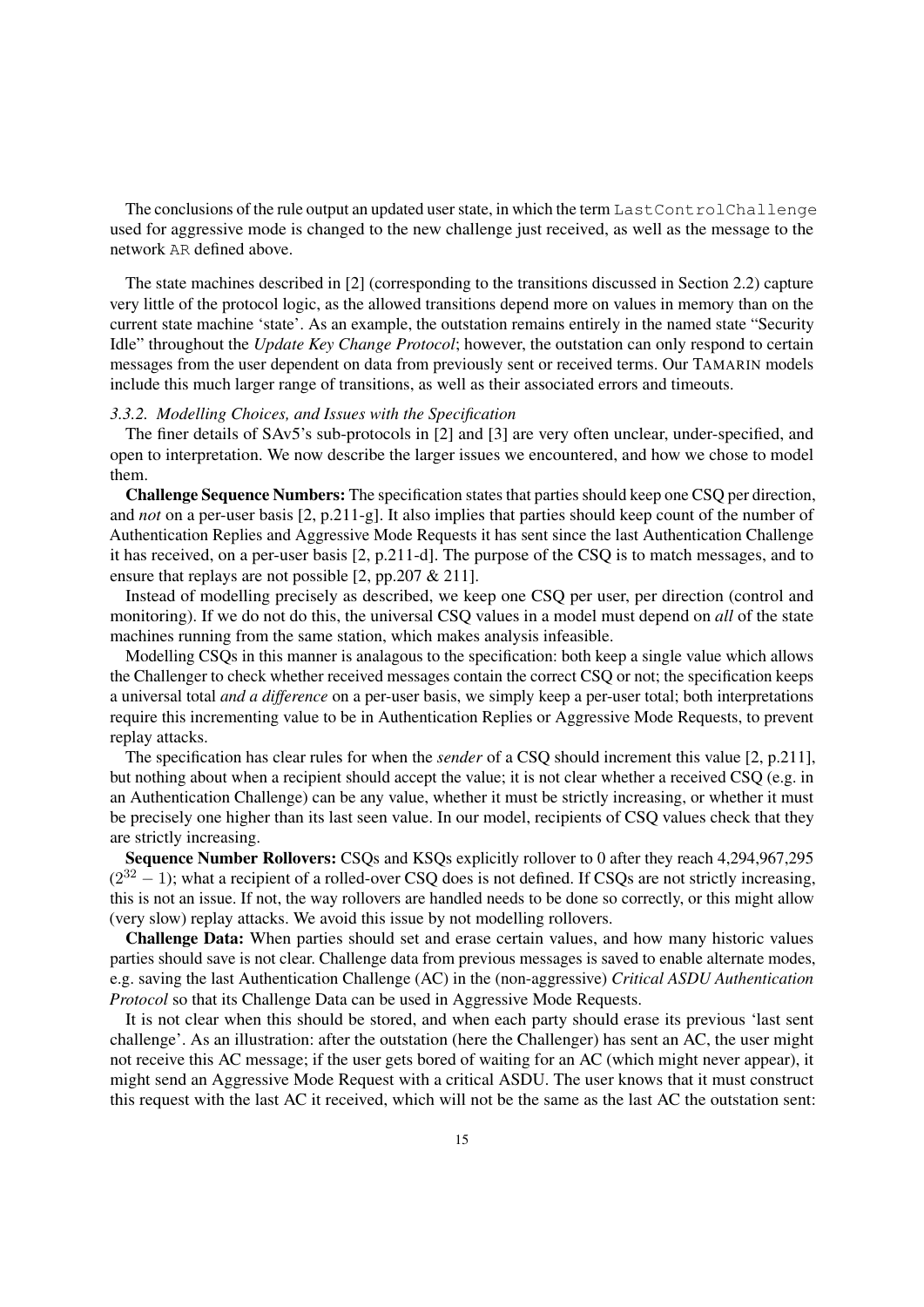should the outstation accept this Aggressive Mode Request? Figure 7-28 of [\[2\]](#page-27-1) implies it should, (if in the 'WaitingForReply' state) but what about after an invalid reply is received, or a message times out?

How to construct HMACs from the user's side is clear (both for the non-aggressive and aggressive modes of CAAP), but it is not so clear how to work out what construes a valid HMAC from the outstation's point of view.

We modelled this as follows: after sending an Authentication Challenge message, the outstation saves the challenge it is currently expecting to receive in an Authentication Reply. Upon timeout, other error, or successful reply, this challenge gets saved as the last sent challenge. This means an outstation can receive an aggressive mode request between the Authentication Challenge and a timeout, and still prevent it from being over-written.

Asymmetric Mode of the *Update Key Change Protocol*: The DNP3 specification says [\[2,](#page-27-1) p.753] "If the Key Change Method is asymmetric, the Update Key Data shall be encrypted using the outstation's public key". Unfortunately, it does not specify whether the Authority is the one encrypting it, or the User. For our interpretation, we can choose one of two paths: either, we assume the Authority sends two copies of UKC to the User, one encrypted with the User's public key, and the other encrypted with the Outstation's public key; the User then forwards on the second one to the Outstation. Alternatively, the Authority could send one UKC message to the User, encrypted with the User's public key. The User could then decrypt this message, and re-encrypt its contents under the Outstation's public key, before transmission.

As the communications between Authority and User are considered 'out of scope' for the DNP3 SAv5 spec, it does not make any comment on which of these two situations is the case. Secondly, the specification makes various comments about keeping the required bandwidth to a minimum. As such, we model it as the latter case, i.e. the User decrypts the received message, and re-encrypts under the Outstation's public key before forward transmission.

We address many of these issues by making recommendations for improvements to the specification in Section [5;](#page-25-0) this section addresses these and other issues encountered through our modelling, analysis, and understanding of best cryptographic practice.

#### <span id="page-15-0"></span>4. Analysis and Results

#### <span id="page-15-1"></span>*4.1. Modelling the Threat Model and Security Properties*

In TAMARIN, security properties are modelled as (temporal) first-order logical formulae. These are evaluated over so-called action traces that are generated by the protocol model. Protocol rules have as their second parameter a multiset of *actions*; when the rewrite system makes a transition based on a ground rule instance, the rule's actions are appended to the action trace. Thus, the action trace can be considered to be a log of the actions defined by the transition rules, in a particular execution. The modeller chooses what is logged, and this enables us to log appropriate events that enable the specification of the desired properties.

Modelling Adversary Capabilities As described in Section [2.3,](#page-8-0) the standard assumes that communication channels are not secure, so we assume the worst: the adversary fully controls the network, i.e., it can drop and inject arbitrary messages, and eavesdrop all sent messages. This model is known within symbolic security verification as the network part of the Dolev-Yao attacker model.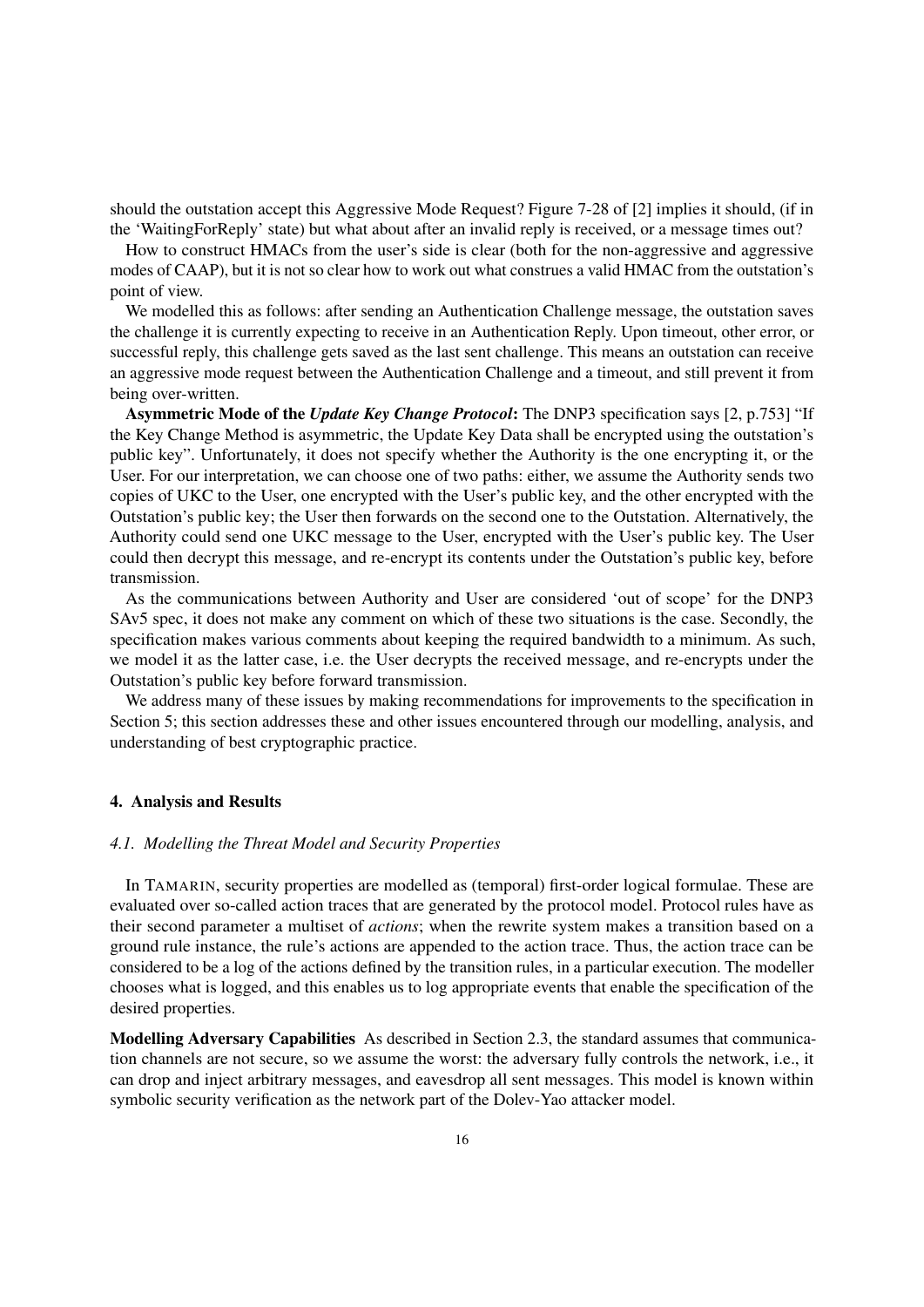Based on the general principle of perfect forward secrecy, we additionally provide the adversary with the ability to compromise some (but not all) keys. In particular, when considering authentication or confidentiality properties, we will allow the adversary to compromise all session keys except for the CDSK/MDSK used for this particular critical ASDU. As a result, our model also considers any attacks on the authentication property that are based on the compromise of (different) earlier session keys, as described in the standard.

Modelling the Security Properties We now revisit each of the properties defined in Section [2.3](#page-8-0) and describe how we interpret them for modelling purposes, resulting in three properties called AUTH1, AUTH2, and CONF.

Spoofing: AUTH1 The main security goal of SAv5 seems to be to prevent spoofing, i.e. to ensure that all critical ASDUs originate from the intended parties. This is classically specified as an authentication property. However, there is no canonical notion of authentication; instead, there are many subtly different forms (see, e.g. [\[19\]](#page-28-13)). In this particular case, we choose a form of agreement, i.e., if party *A* receives a critical ASDU, then this exact message was sent by some *B* who agrees on the message and some additional parameters. In particular, the additional parameters we include here are the mode ("aggressive" or "non-aggressive") and the direction ("control" or "monitoring").

One complication is that classical authentication properties link identities: if Alice receives a message, she associates the sender with an identity (say, Bob), and the authentication property then encodes that Bob sent the message. However, in the case of SAv5, there are not always clear identities for parties, e.g., outstations. Instead, pairs of users and outstations are effectively linked through their initial (predistributed) update keys. Thus, the best we can hope to prove is that upon receiving a message, apparently from someone that initially had update key *k*, then the message was indeed sent by someone whose initial update key was *k*.

We thus model the following (relatively weak) agreement property, which we refer to as **AUTH1**: if an outstation or a user receives an Authentication Reply or Aggressive Mode Request message *m* in a mode *x* (where *x* is either "aggressive" or "non-aggressive") in direction *y* (where *y* is "control" or "monitor"), then this message *m* was sent in mode *x* for direction *y* by a party that had the same initial (pre-distributed) update key.

We consider the following adversary capabilities for this property: the adversary can compromise all session keys (CDSK or MDSK) except for the one used in the message *m*. This covers the "perfect forward secrecy" general principle. Additionally, we allow the adversary to compromise all update keys other than that used to assign the current session keys. Furthermore, if the current update key (used to assign the current session keys) was assigned in the symmetric mode of the *Update Key Change Protocol*, we allow the adversary to compromise all (asymmetric) private keys; if the current update key was assigned in the asymmetric mode, we allow the adversary to compromise the (symmetric) Authority Key. If neither of these is the case, the current update key must be the initial, pre-distributed update key, and the *Update Key Change Protocol* will not yet have successfully run.

Replay: AUTH2 Classically, replay refers to multiplicity: if Bob apparently completes N sessions with Alice, then Alice in fact ran at least N sessions with Bob. Phrased differently, an adversary should not be able to complete more sessions with Bob than Alice actually ran with Bob. However, the definitions in the standard suggest that replay should be interpreted as a special case of masquerading (and thus spoofing), which uses previously transmitted messages. From this we infer that some form of multiplicity or recentness is intended to be part of the anti-spoofing guarantee. We encode this as AUTH2, which is strictly stronger than AUTH1.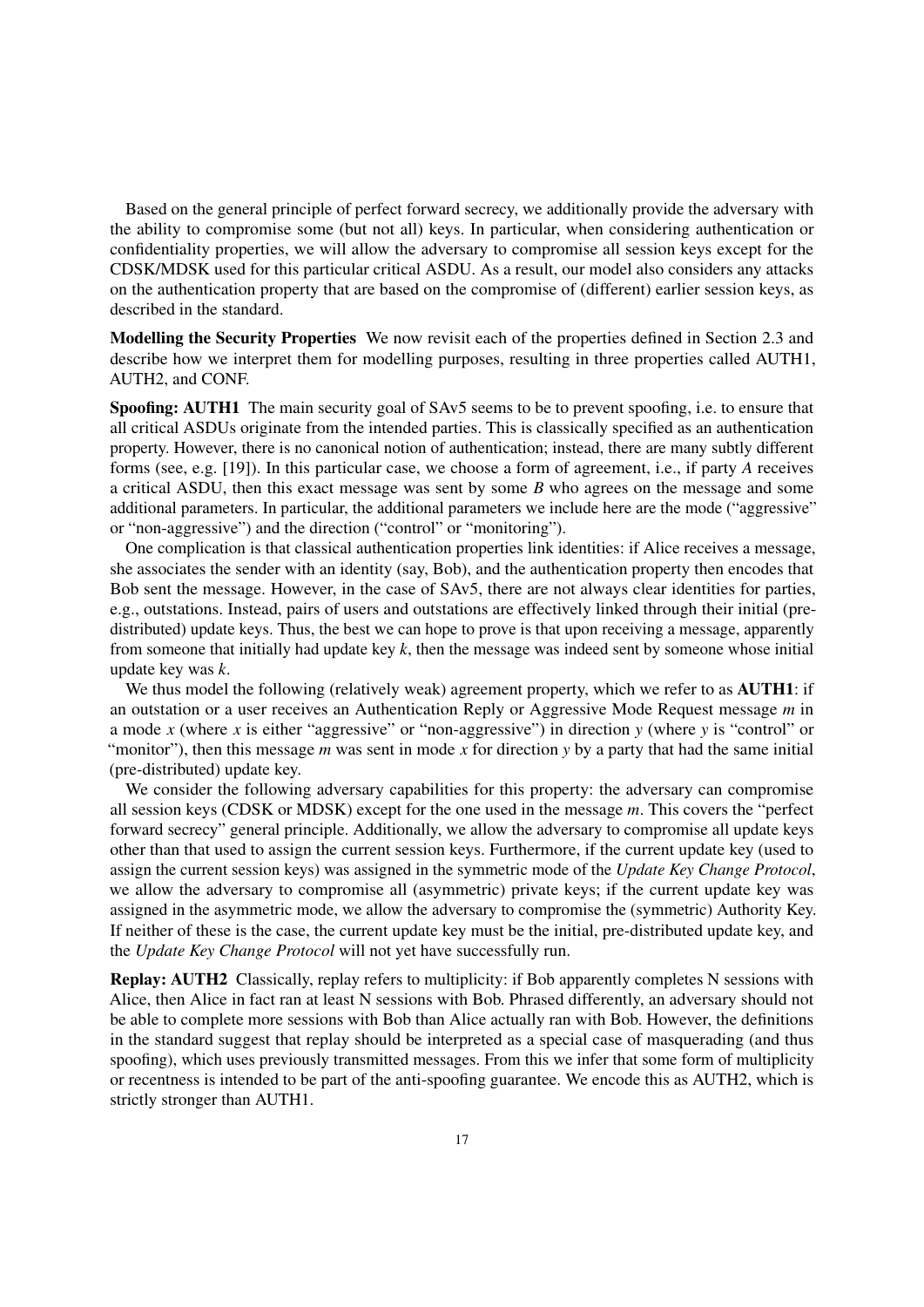Thus, AUTH2 additionally models so-called *injective* authentication, which captures the classical notion of replay prevention. Informally, it states that for each received message, there is a unique message sent. Thus, an attack in which an adversary tricks Bob into receiving a message twice which Alice only sent once violates the property.

Eavesdropping: CONF Since the standard considers non-confidential ASDU messages, there is no clear confidentiality requirement. However, the authentication guarantees can only be satisfied against an active adversary if the relevant keys remain confidential. Hence, a subgoal is to require confidentiality of keys. This should in particular hold against weaker adversaries, such as eavesdroppers.

We note that the prevention of spoofing attacks (as per the first requirement) implies that all the relevant keys (Authority Key, Update Key, and MDSK or CDSK) are confidential with respect to eavesdroppers. If they are not, the active adversary can trivially use them to spoof a message. We can still model these confidentiality requirements separately. This is useful for protocols that do not satisfy the authentication guarantees directly.

If the user chooses, encrypts, and transmits a new Session Key (e.g., CDSK\_1) it is important that the adversary does not learn it. However, it is equally important that the adversary cannot e.g. block the transmission of CDSK 1, impersonate the user, and transmit different, adversary-chosen keys (e.g. CDSK\_2) to the outstation. In the second case, CDSK\_1 might still be secret, but the adversary can still issue 'authentic' commands to the outstation, HMAC'd with CDSK\_2. Since there are different key types, CONF is modelled as a set of confidentiality properties, one of each type of key and each perspective (role).

Modification. As stated before, this is not defined in the standard, and we interpret it as an integrity requirement. As such, it will be covered by our authentication guarantees AUTH1 and AUTH2.

Perfect forward secrecy. As noted in Section [2.3,](#page-8-0) this general principle indicates an intended resilience against the compromise of other session keys, and is covered by our adversary capabilities for the three properties.

#### *4.1.1. Properties in* TAMARIN

We now explore the full properties from our TAMARIN analysis. With each lemma, TAMARIN attempts to construct a counter-example to the stated property; if it cannot, (assuming termination) it concludes that the property is upheld by the protocol model.

As described, lemmas are modelled as temporal first-order logical formulae evaluated over action traces, i.e. action facts and timepoints. The syntax for specifying security properties is defined as follows:

- $\bullet$  #i indicates that the term i is of sort 'temporal'
- All for universal quantification, Ex for existential quantification
- $\bullet$  ==> for implication,  $\&$  for conjunction, | for disjunction, not for negation
- $f \in \mathbb{R}$  #i for action constraints (Action Fact f occurs at timepoint #i)
- $\#$ i <  $\#$ j for temporal ordering
- $\bullet$  #i = #j for equality between temporal variables 'i' and 'j'
- $x = y$  for equality between message variables 'x' and 'y'
- K(x) states that the adversary knows the term  $x'$

See [\[17\]](#page-28-11) for further information and detail on modelling properties within TAMARIN.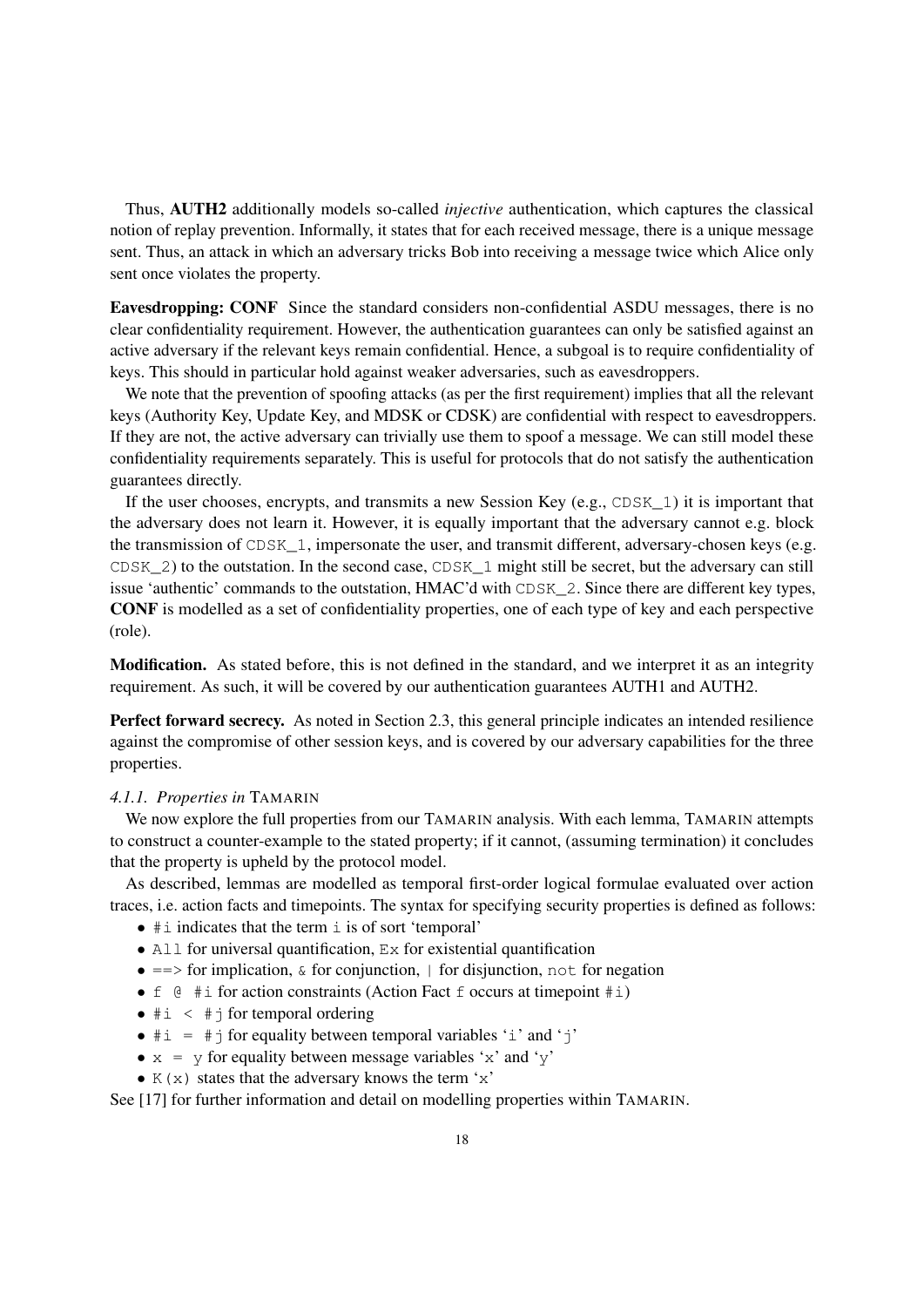First, we consider the confidentiality properties. This first property models the secrecy of the Update Keys:

```
1 lemma update_key_secrecy: \sqrt{1 - \frac{1}{2}}2 "(All id uk #i.
3 not(Ex #r. UpdateKeyReveal( uk ) @ #r)
4 & NewUpdateKey( id, uk, 'Initial', 'usb_stick' ) @ #i
5 ==> not(Ex #j. K( uk ) @ #j)
6 )
 \begin{array}{c} 7 \ 7 \ 8 \ \end{array} (All id uk ak #i.
            not(Ex #r. AuthorityKeyReveal( ak ) @ #r )<br>& not(Ex #r. UpdateKeyReveal( uk ) @ #r )<br>& NewUpdateKey( id, uk, 'Symmetric', ak ) @ #i
9 & not(Ex #r. UpdateKeyReveal( uk ) @ #r )
10 & NewUpdateKey( id, uk, 'Symmetric', ak ) @ #i
11 ==> not(Ex #j. K( uk ) @ #j)
12 )
13 & (All id uk oprk uprk #i.
14 not(Ex #r. OutstationPrivateKeyReveal( oprk ) @ #r)<br>
15 & not(Ex #r. UpdateKeyReveal( uk ) @ #r)<br>
16 & NewUpdateKey( id, uk, 'Asymmetric', < oprk, uprk > ) @ #i<br>
==> not(Ex #j. K( uk ) @ #j)
\begin{array}{c|c} 18 & \\ 19 & \\ \end{array} \begin{array}{c} \end{array}19 "
     ✝ ✆
```
This lemma is a conjunction of three properties: each of these three sections must be true for the overall lemma to be true. The lemma specifies:

- If the initial update key itself isn't explicitly revealed, this implies the adversary doesn't know it  $(K(\ldots))$ , and,
- If an update key encrypted using symmetric cryptography (under 'ak') isn't revealed directly, and the authority key 'ak' used to encrypt it also wasn't revealed, this implies the adversary doesn't know it, and finally,
- If an update key transported using asymmetric cryptography isn't revealed directly, and the private key used (by the outstation) to decrypt it isn't revealed, this implies the adversary doesn't know it.

As described, TAMARIN attempts to construct a counter-example to this statement. If TAMARIN is able to conclude that it cannot construct a trace which would violate the secrecy of the update key, it concludes that the model of the protocol upholds this property.

The second confidentiality property models the secrecy of the Session Keys.

```
✞ ☎
 1 lemma session_key_secrecy:<br>2 \sqrt{\frac{m}{n}} (All id uk cdsk mdsk #i.
 % "(All id uk cdsk mdsk #i.<br>
not (Ex #r . UpdateKeyReveal( uk ) @ #r )<br>
& not (Ex #r . CDSKReveal( cdsk ) @ #r )<br>
& not (Ex #r . MDSKReveal( mdsk ) @ #r )<br>
& Sourced_SKs( id, uk, cdsk, mdsk, 'Initial', 'usb_stick' ) @ #i<br>

9 & (All id uk ak cdsk mdsk #i.
10 not(Ex #r. AuthorityKeyReveal( ak ) @ r )
11 & not( Ex #r . UpdateKeyReveal( uk ) @ #r )
12 & not( Ex #r . CDSKReveal( cdsk ) @ #r )
13 & not( Ex #r . MDSKReveal( mdsk ) @ #r )
14 & Sourced_SKs( id, uk, cdsk, mdsk, 'Symmetric', ak ) @ #i
15 ==> not(( Ex #j . K( cdsk ) @ #j ) | ( Ex #j . K( mdsk ) @ #j ))
16 )
17 & (All id uk cdsk mdsk oprk #i.
not (Ex #r. OutstationPrivateKeyReveal (oprk) @ r)<br>
& not (Ex #r. UpdateKeyReveal (uk) @ #r)<br>
& not (Ex #r. CDSKReveal (cdsk) @ #r)<br>
& not (Ex #r. MDSKReveal (cdsk) @ #r)<br>
& Sourced_SKs (id, uk, cdsk, mdsk, 'Asymmetric', o
\begin{array}{c|c} 24 & \\ 25 & \end{array} \blacksquare✝ ✆
```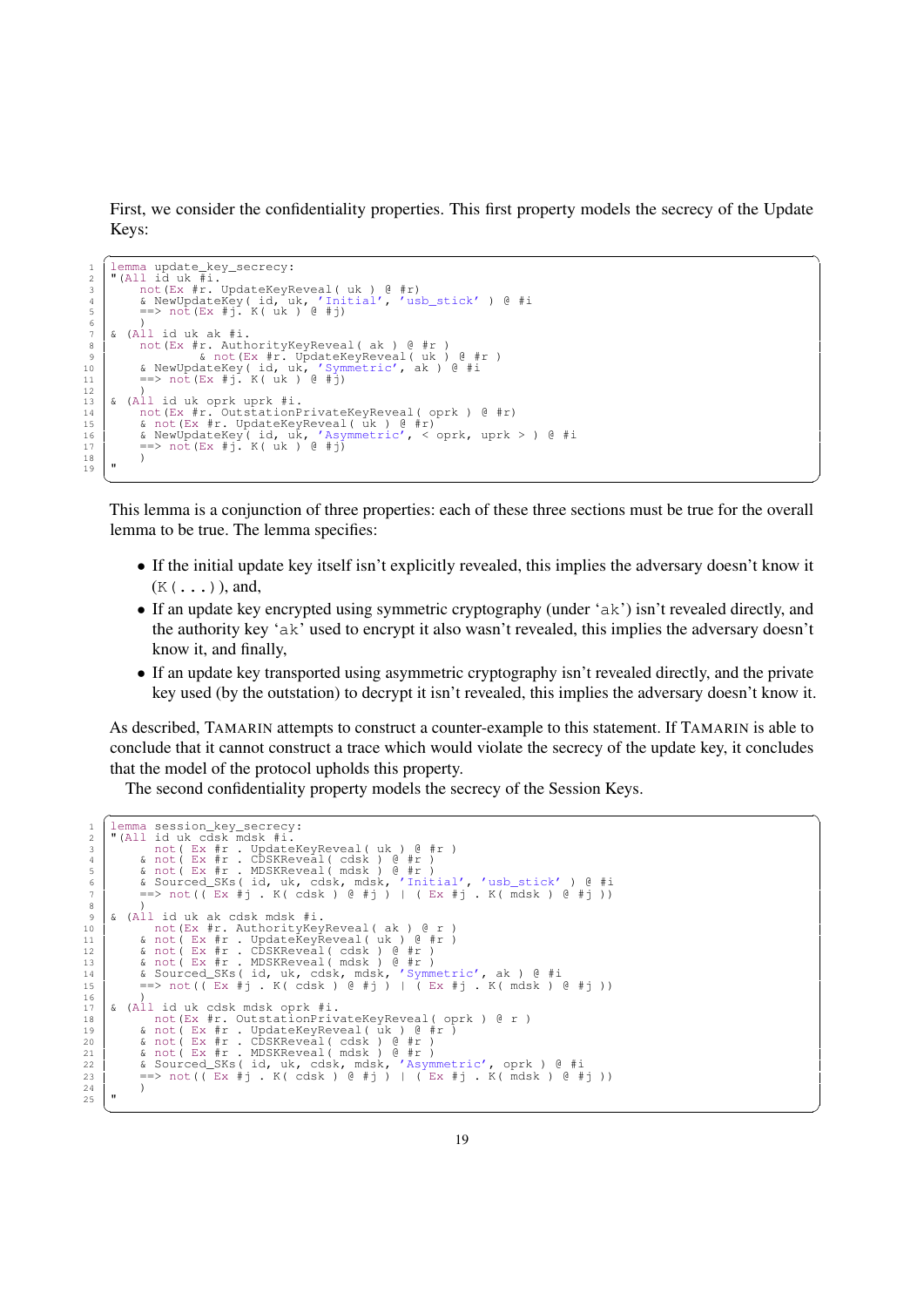This lemma is again a conjunction of three properties; each of these three sections must be true for the overall lemma to be true. We describe each of the three parts of the *Session Key* secrecy lemma in turn:

- Firstly, for when the current *Update Key* was distributed via the 'Initial' distribution method (i.e. USB stick): if the outstation accepts the Session Keys stated a Sourced SKs Action Fact, then, assuming that the Update Key and the new Session Keys themselves haven't been directly revealed to the adversary in this trace, this implies that there is no time point  $\# \dagger$  in this trace when the adversary knows either of the new session keys.
- Secondly, for when the current update key was distributed via the *Symmetric Update Key Change Protocol*: if the outstation accepts the new session keys named in the Sourced SKs action fact, then, assuming that the Authority Key ('ak') used to transmit the current update key, the Update Key, and the Session Keys themselves weren't compromised by (or revealed to) the adversary in this trace, then this implies that there is no time point  $\# \dagger$  in this trace when the adversary knows either of the new session keys.
- Finally, for when the update key was distributed via the *Asymmetric Update Key Change Protocol*: if the outstation accepts the new session keys named in the Sourced\_SKs action fact, then, assuming that the private key ('oprk') of the private / public key-pair used to transmit the current Update Key, the Update Key, and the Session Keys themselves weren't compromised by (or revealed to) the adversary in this trace, then this implies that there is no time point  $\#$  in this trace when the adversary knows either of the new session keys.

We then prove AUTH1 and AUTH2 for both of these protocols, before proving it for the *Critical ASDU Authentication Protocol*. First, the agreement lemma for the *Update Key Change Protocol*:

```
I Temma update_key_agreement:<br>
<sup>3</sup> (All id id2 uk ak ak2 update_key_method #i #j.<br>
ont(Ex #r. AuthorityKeyReveal( ak ) @ #r & #r < #i )<br>
& not(Ex #r. UpdateKeyReveal( uk, 0 #r & #r < #i )<br>
& Sourced_UpdateKey( id, uk, "Sym
10 & (All id id2 uk oprk oprk2 uprk uprk2 update_key_method #i #j.
11 not(Ex #r. UserPrivateKeyReveal( uprk ) @ #r & #r < #i )
12 & Sourced_UpdateKey( id, uk, 'Asymmetric',
13 < oprk, uprk > ) @ #i
13<br>
14 & NewUpdateKey(id2, uk, update_key_method,<br>
15 & NewUpdateKey(id2, uk, update_key_method,<br>
200rk2. uprk2 > ) @ #i & #i < #i
15 \begin{pmatrix} 15 \\ -2 \end{pmatrix} \begin{pmatrix} 16 \\ -10 \end{pmatrix} \begin{pmatrix} 16 \\ -10 \end{pmatrix} \begin{pmatrix} 16 \\ -10 \end{pmatrix} \begin{pmatrix} 16 \\ -10 \end{pmatrix} \begin{pmatrix} 16 \\ -10 \end{pmatrix} \begin{pmatrix} 16 \\ -10 \end{pmatrix} \begin{pmatrix} 16 \\ -10 \end{pmatrix} \begin{pmatrix} 16 \\ -10 \end{pmatrix} \begin{pmatrix} 16 \\ -10 \end{pmatrix} 
18 )
```
As the initial  $UK_0(USR, O)$  is pre-distributed by USB key, we do not need to prove agreement on it (and its secrecy has already been proven by the lemma update\_key\_secrecy). This lemma models:

✝ ✆

- For all 'Sourced\_UpdateKey' events for an update key encrypted using *symmetric* cryptography (under 'ak'), where neither the authority key ('ak') used to encrypt it, or the update key itself ('uk') is revealed directly by the adversary, where there was a  $NewUpdateKey$  action fact (before the 'Sourced\_UpdateKey') with the same update key, they must agree on id, mode of encryption used to transmit the update key, and the authority key used to encrypt it.
- For all 'Sourced\_UpdateKey' events for a new update key encrypted using *asymmetric* cryptography, and the secret signing key 'uprk' isn't revealed directly, where there was a

1<sup>9</sup>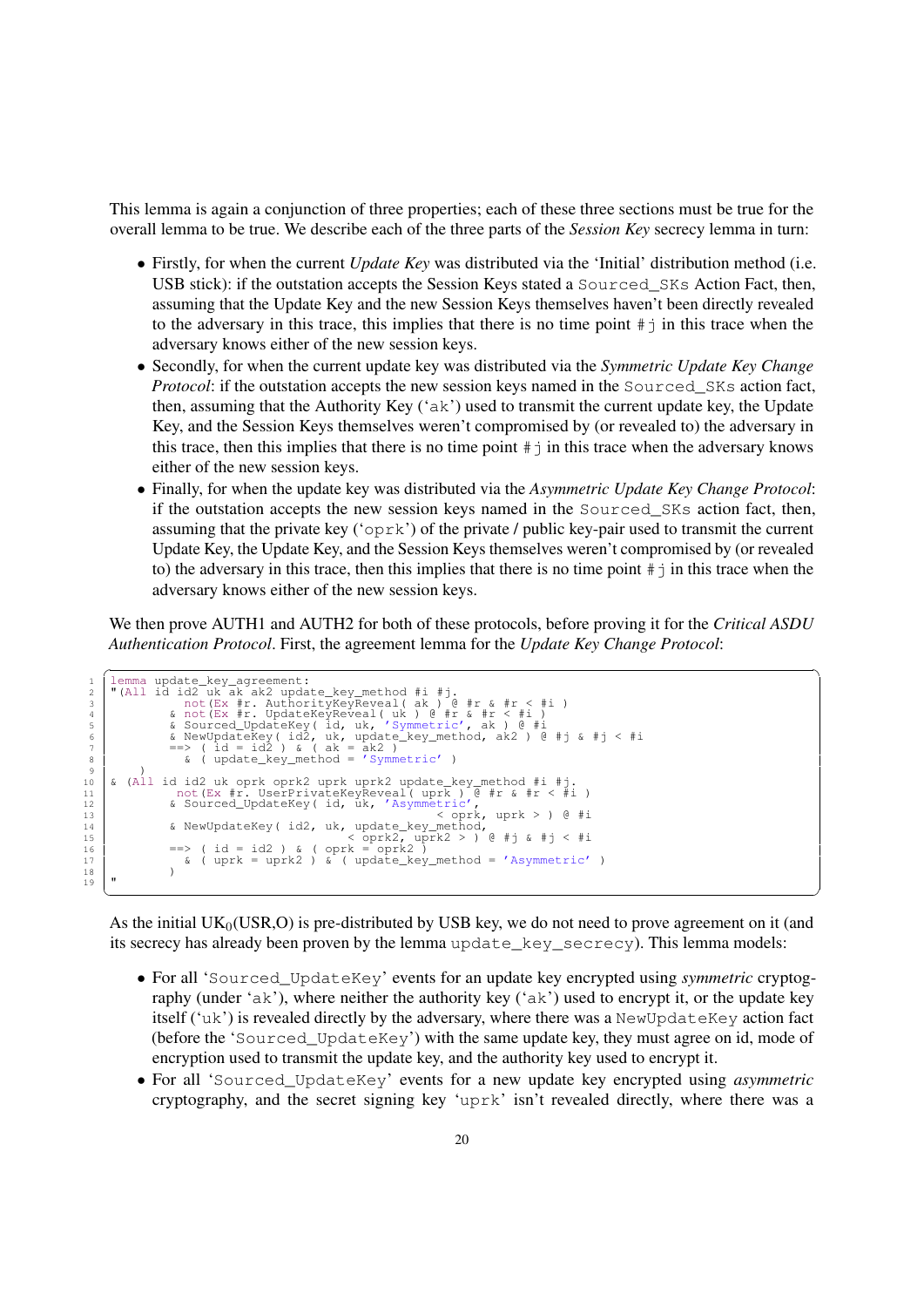NewUpdateKey action fact (before the 'Sourced\_UpdateKey') with the same update key, they must agree on id, mode of encryption used to transmit the update key, and the user's private key. N.B. This property does NOT require secrecy of the new Update Key for agreement to hold, making it strictly stronger than the symmetric property above.

Note we have also proven (before this lemma, in the lemma update\_key\_sourced) that for each 'Sourced\_UpdateKey' action fact there exists at least one NewUpdateKey action fact which agrees on the same attributes. This second property (above) is now stronger, saying that for *all* pairs of NewUpdateKey and Sourced\_UpdateKey with the same value 'uk', they must agree on all other listed attributes as well.

We then prove agreement on the *Session Key Update Protocol*:

```
✞ ☎
1 lemma skiup_agreement:
2 "(All id id2 uk uk2 cdsk mdsk type source type2 source2 #i #j.
 3 not( Ex #r . UpdateKeyReveal( uk ) @ #r & #r < #i)<br>4 <br> & ( not(type = 'Asymmetric')
 \begin{array}{c|c}\n5 & \text{not (Ex } \#r. \text{ Our stationary } \text{and (source)} \& \#r)\n\end{array}( not(type = 'Symmetric')
 \begin{array}{c} 7 \ \text{mod} \ \text{mod} \ \text{mod} \ \text{mod} \ \text{mod} \ \text{mod} \ \text{mod} \ \text{mod} \ \text{mod} \ \text{mod} \ \text{mod} \ \text{mod} \ \text{mod} \ \text{mod} \ \text{mod} \ \text{mod} \ \text{mod} \ \text{mod} \ \text{mod} \ \text{mod} \ \text{mod} \ \text{mod} \ \text{mod} \ \text{mod} \ \text{mod} \ \text{mod} \ \text{mod} \ \text{mod} \ \text{mod} \ \text{mod} \ \text{mod} \ \text{mod} \ \text{mod} \ \text{mod} \ \text{mod} \8 & Sourced_SKs( id, uk, cdsk, mdsk, type, source ) @ #i
9 & NewSKs( id2, uk2, cdsk, mdsk, type2, source2 ) @ #j & #j < #i
10 ==> ( id = id2 ) & ( uk = uk2 )
11 \& (type = type2) \& (source = source2)
\frac{11}{12} ) "
     ✝ ✆
```
This lemma models that for all traces where the update key used to transmit the session keys is not revealed, the session keys themselves are not revealed, and either the outstation's private key or the authority key (depending on the method by which the update key was originally encrypted) weren't revealed, then where there was a Sourced\_SKs action fact and a NewSKs action fact before this with the same session keys ('cdsk' and 'mdsk'), they must agree on id, update key, method of update key encryption ( $'$ type'), and authority key used to encrypt the update key ( $'$ source').

```
✞ ☎
1 lemma asdu_agreement_implies_mode_agreement:
```

```
2 " not (Ex ak #r. AuthorityKeyReveal( ak ) @ #r )<br>3 & not (Ex oprk #r. OutstationPrivateKeyReveal ( oprk ) @ #r )<br>5 ==><br>5 ==>
 \begin{array}{c} \begin{array}{c} 6 \\ 7 \end{array} ( All linkid ar mode direction linkid2 mode2 direction2 #i #j.
 7 ( All cdsk mdsk uk type source.
8 UsingSessKeys( cdsk, mdsk, uk, type, source ) @ #i
          =10 not( Ex #kr. UpdateKeyReveal( uk ) @ #kr & #kr < #i )
11 \overline{\text{a}} (direction = 'control'<br>
12 and (Ex #skr. CDSKRev
12 not( Ex #skr. CDSKReveal( cdsk ) @ skr & #skr < #i ) )
13 & ( direction = 'monitor' ==>
14 | not (Ex #skr. MDSKReveal (mdsk ) @ skr & #skr < #i ) ) )
15 & AuthASDU( linkid, ar, mode, direction ) @ #i
16 & SentASDU( linkid2, ar, mode2, direction2 ) @ #j & #j < #i
17 = > (mode = mode2 )<br>
18 \alpha ( direction = direction2 )
\begin{bmatrix} 19 \\ 20 \end{bmatrix} \begin{bmatrix} 6 \\ 11 \end{bmatrix} ( linkid = linkid2 )
    ) "
    ✝ ✆
```
This lemma only considers traces where there were no Authority Key Reveal actions, and no private keys revealed. Then, for all traces where an ASDU was authorised (in the rule containing the AuthASDU action fact), using the session keys named in  $\text{UsingsEeys}(...)$  (distributed by the named update key 'uk', which cannot have been revealed, and itself was distributed via the method in 'type', with the keys in 'source'), and where the session keys for the direction of the received message (i.e. 'control' or 'monitor') were not revealed, and where there was a SentASDU action fact with the same message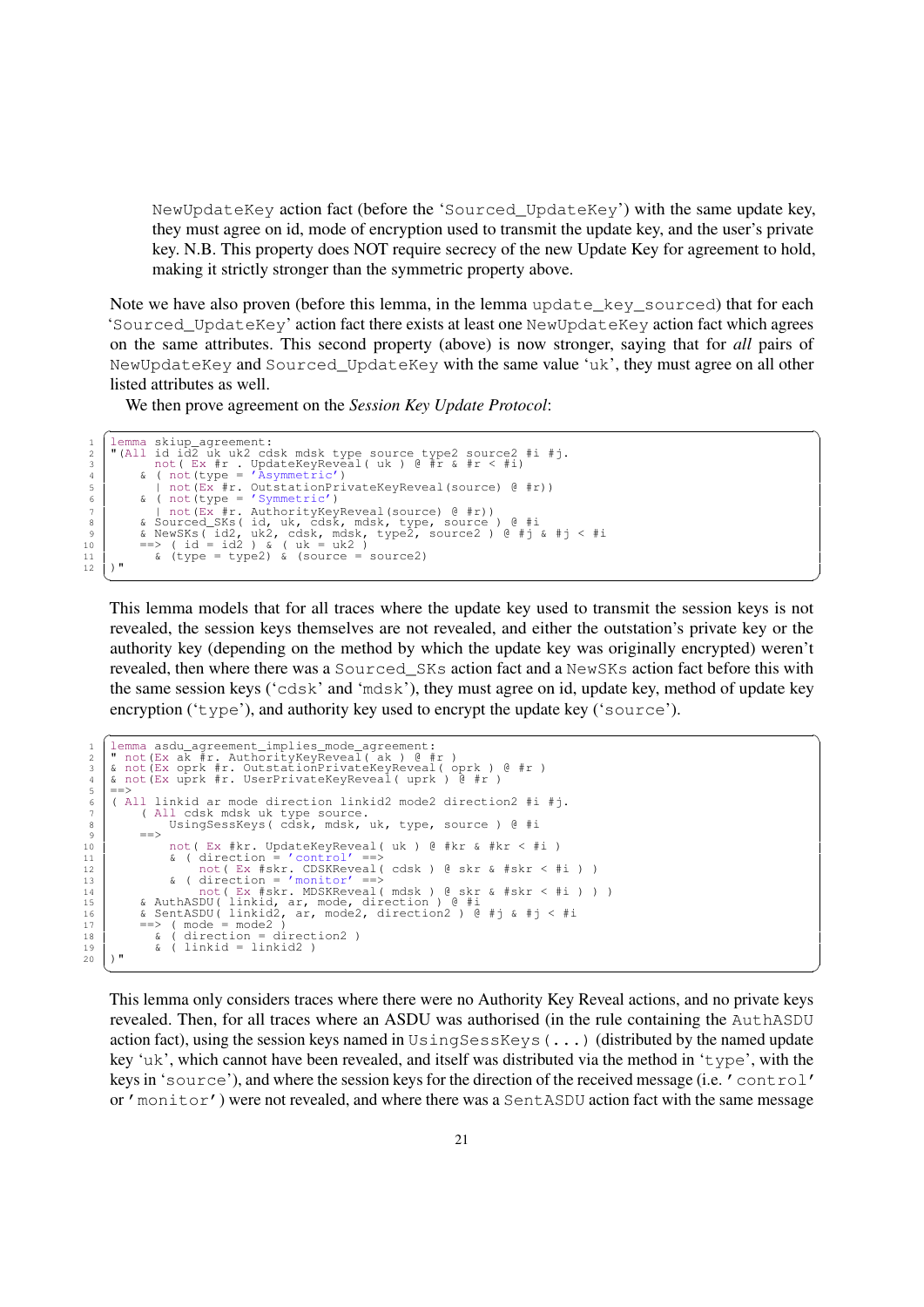'ar' before the AuthASDU action fact, then they these two action facts must agree on 'linkid' (the internal ID of the communications channel), 'mode' (aggressive or non-aggressive), and 'direction' (control or monitor).

Informally, this models that all authorised ASDUs cannot have been originally transmitted over a different link, in a different direction, or in a different direction; this as yet makes no claim about injectivity (or whether it was replayed over the same link, in the same direction and mode). It is worth nothing that while this proves agreement, it doesn't yet prove injective agreement.

In the asdu aliveness lemma we prove in almost exactly the same way that, with the same above conditions, wherever there is an AuthASDU action fact, there must exist at least one SentASDU action fact with the same message, linkid, mode, and direction.

Then, finally, we prove injective agreement in the asdu\_injective\_agreement lemma:

```
\overline{21} ) "
```

```
<sup>1</sup> lemma asdu_injective_agreement:<br>
<sup>2</sup> "not( Ex ak #r. AuthorityKeyReveal(ak) @ #r )<br>
4 & not(Ex uprk #r. UserPrivateKeyReveal( uprk ) @ #r )<br>
5 = >
 \begin{bmatrix} 6 \\ 7 \end{bmatrix} (All linkid ar mode direction #i #j.
 7 ( All cdsk mdsk uk type source.
8 UsingSessKeys( cdsk, mdsk, uk, type, source ) @ #i
\begin{array}{c|c}\n9 & \phantom{0} \rightarrow \end{array} ==>
10 (All uk #k. UpdateKeyUsedForSKs( linkid, uk,<br>
cdsk, mdsk, type, source
11 cdsk, mdsk, type, source ) @ #k<br>
12 = > not ( Ex #kr. UpdateKeyReveal ( uk ) @ #kr & #kr < #i ) )<br>
4 ( direction = 'control' = >
14 not( Ex #skr. CDSKReveal( cdsk ) @ #skr & #skr < #i ) )
15 & ( direction = 'monitor' ==>
16 not( Ex #skr. MDSKReveal( mdsk ) @ #skr & #skr < #i ) ) )
17 & AuthASDU( linkid, ar, mode, direction ) @ #i
18 & SentASDU( linkid, ar, mode, direction ) @ #j & #j < #i
19 ==> not( Ex #k. AuthASDU( linkid, ar, mode, direction ) @ #k
20 & not( #k = #i ) )
    ✝ ✆
```
In this lemma, we prove (again, in almost exactly the same way) that with the same above conditions, whenever there is a AuthASDU action fact with matching SentASDU action fact and associated terms, then there does not exist another (different) AuthASDU action fact at any point in the trace with the same linkid, message, mode, and direction. We can be confident that any honestly transmitted ASDU will have an incremented counter (and challenge data), and so any actor receiving a message with these same terms can be confident it is a replay, and refuse to authorise it. Proving this series of lemmas now demonstrates that the protocol upholds this property of injective agreement on authorised ASDUs.

## *4.2. Analysis in* TAMARIN

TAMARIN makes use of backwards reasoning, starting from trace constraints that correspond to the negation of the specified property, and building up further constraints from the possible solutions to an open proof goal. This has the invariant that all complete traces that fulfil the original constraints also fulfil at least one of the new sets of constraints. For example, if the current state contains a rule with an unsolved premise fact, then when TAMARIN solves this premise it splits the current state into several states, each containing one of the possible conclusions which may have been the source of that fact.

For example, to prove that a particular property holds in all traces (such as "In all traces, X is preceded by Y"), TAMARIN begins with the trace constraints from its negation ("There exists a trace in which X is not preceded by Y"). Goals are solved until either there is a case with no goals remaining, which is a completed trace and thus a counter-example to the property, or all possible states for this transition system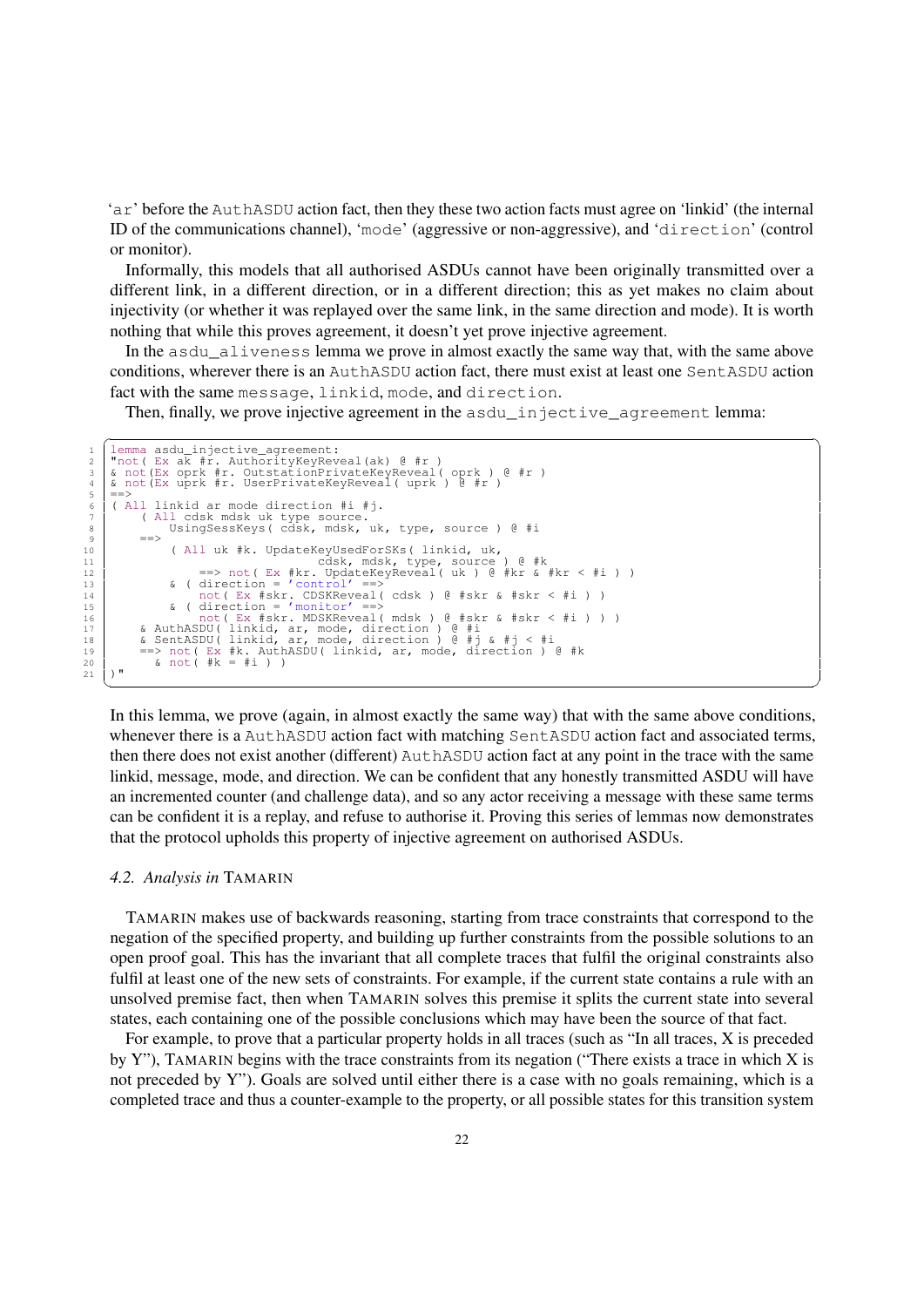contradict the constraints. In the latter case, this returns a proof that no trace of the transition system can satisfy the constraints of the negated property, and thus the property holds in all traces.

This backwards reasoning makes TAMARIN very efficient in many protocols, but is ill-suited to a naïve model of the SAv5 protocol. The specification relies not only on shared state between each constituent sub-protocol, but also a shared state machine which dictates which transitions are allowable at particular times. Further, the majority of state transitions occur from and return to the same state, Security Idle.

The consequence is that the SAv5 model contains many unbounded loops. Naïvely, an attempt by TAMARIN to solve a premise requiring the Security Idle state may find that many rules are potential sources for the preceding state, and attempt to solve each of these possibilities separately. Worse, many may introduce new unsolved premises that also require the Security Idle state, creating a loop. One can see how this might cause TAMARIN to indefinitely unroll loops backwards if it cannot already conclude that the constraints cannot be met. Within TAMARIN's framework, this issue can be countered by making use of its forward inductive reasoning and proving properties that resemble loop invariants. For example, TAMARIN can prove inductively that each instance of a *Critical ASDU Authentication Protocol* rule of a particular role must have been preceded by an instance of the *Session Key Update Protocol* rule for the same role. After it proves such invariants inductively, TAMARIN can use them in the backwards search to avoid unrolling loops and instead reason about their starting point immediately.

More technically, the key to analysing a protocol like this is to identify invariants over particular transitions and prioritize solving for the origin point of these terms as necessary. For example, an outstation running the *Critical ASDU Authentication Protocol* is making use of session keys that were set during the last *Session Key Update Protocol* (rule S4, as labelled in Figure [2\)](#page-4-0) and are invariant in all other rules. We therefore add a premise to any rule making use of the session keys so that it directly relies on the current "session key invariant", represented by a persistent fact that is output when the session keys are changed, along with a fresh identifier so that it cannot unify to any other session key invariant. In solving the premises, we can prioritize finding the origin point of the current invariants, as the properties of the current protocol often depend only on the circumstances around the relevant invariants.

In the *Critical ASDU Authentication Protocol* example, the authentication properties depend on the properties of the last *Session Key Update* and the original pairing of the user to outstation, and in the Aggressive Mode, on the last generated challenge data. Each of these is included as an invariant. When proving that all traces have the AUTH1 property, this allows TAMARIN immediately to solve for the origin of the invariants, which adds constraints to, for example, where the session keys were generated and assigned.

As described, the key to analysing a protocol like this successfully is to identify invariants over certain transitions, and to prioritize solving for the source of these. Invariants within the model include:

- (1) the authority key and relevant identifiers for both the user and outstation as assigned during the initial key distribution,
- (2) update key invariants for both the user and outstation,
- (3) session key invariants for both the user and outstation,
- (4) and the last challenge sent or received in each direction for both the user and the outstation.

Additionally, there is a 'last key status message' which is stored by the outstation in both the S2 and S4 rules. Although this is invariant through all other rules, it is only used in rules where it is also modified, so we can efficiently represent it with a linear fact consumed and output by those two rules.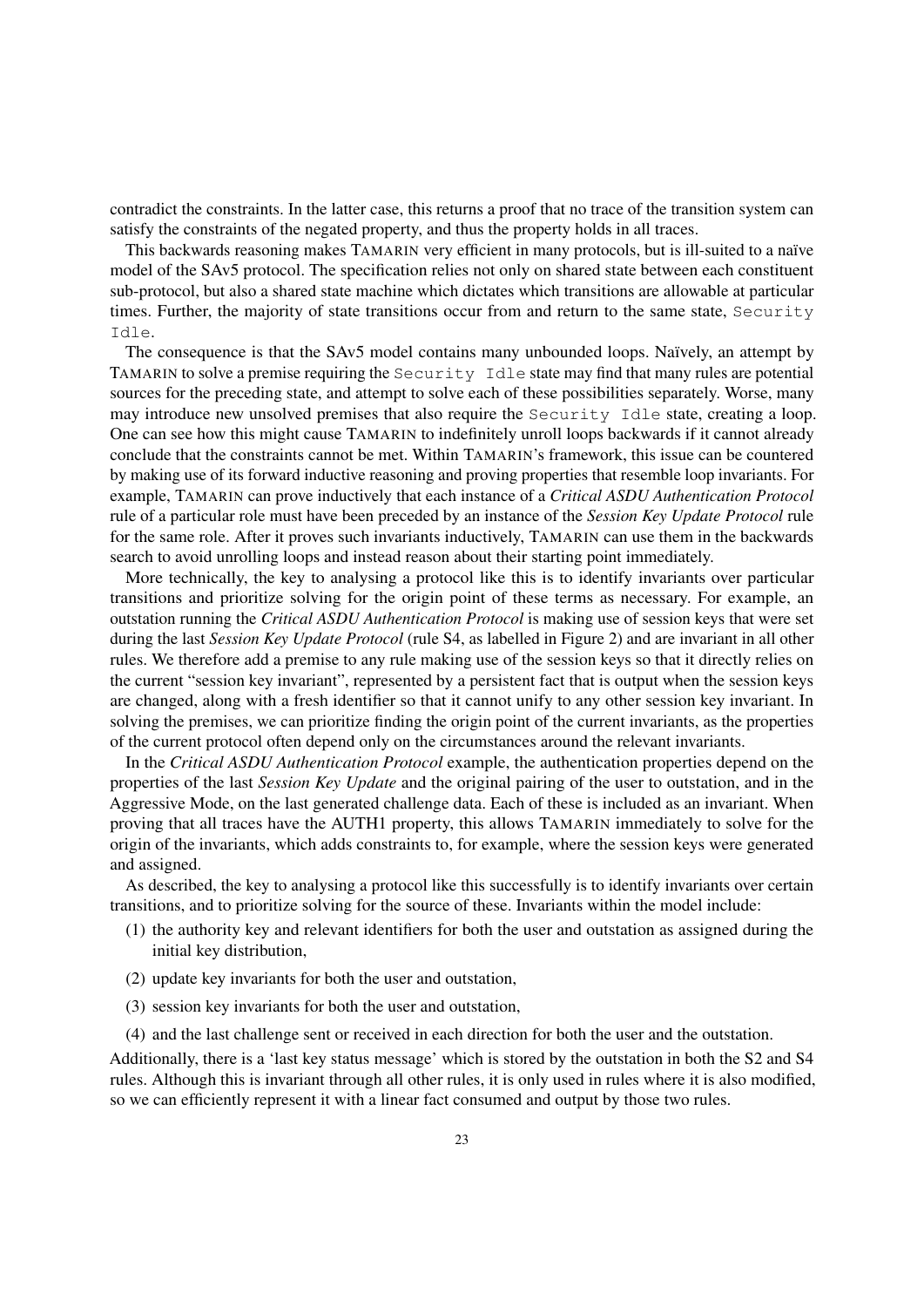

<span id="page-23-0"></span>Fig. 7. Protocol rules and the structure of loop invariants in the DNP3 model. Rules executed by the user and outstation are prefixed by 'U:' and 'O:' respectively, and invariants are represented by edges from the rules that set their value to the rules that use them. For example, the U:A3\_send\_C\_Aggressive rule uses the CDSK invariant from the U:S3 rule, the challenge data invariant since the last U:A3\_send\_C\_Reply rule, and the identifiers set up in the Initial\_Key\_Distribution rule.

Finally, there are three 'keys to reveal' facts output whenever new keys are generated, which are used to model adversary compromise and represented with persistent facts. The combined invariant relations are shown in Figure [7.](#page-23-0)

#### *4.2.1. Asymmetric Mode Analysis*

Adding the Asymmetric mode of the *Update Key Change Protocol* to the overall protocol models had significant impact on the proof burden and time required to prove the required properties of the models. As we detail in Section [4.3,](#page-24-0) adding one extra sub-protocol (the asymmetric variant of the *Update Key Change Protocol*) causes nearly a 4.5-fold increase in the total CPU time required to prove these same properties.

The main cause of the increased CPU time is that all proofs now need to consider many more case distinctions and possible sources for obtaining messages. Since there is no compositional reasoning that can be directly applied here, and the additional sub-protocol can possibly precede most of the rule instances, the additional rules for the fourth sub-protocol exponentially increase the proof search space. Concretely, this meant we had to construct more complex invariants before TAMARIN could automatically prove the both the previous and newly added (i.e., specific to the asymmetric mode) security properties.

Rather than simply having to prove new properties just about the new asymmetric sub-protocol, we have additionally had to modify and update almost every lemma to take account of the fact that the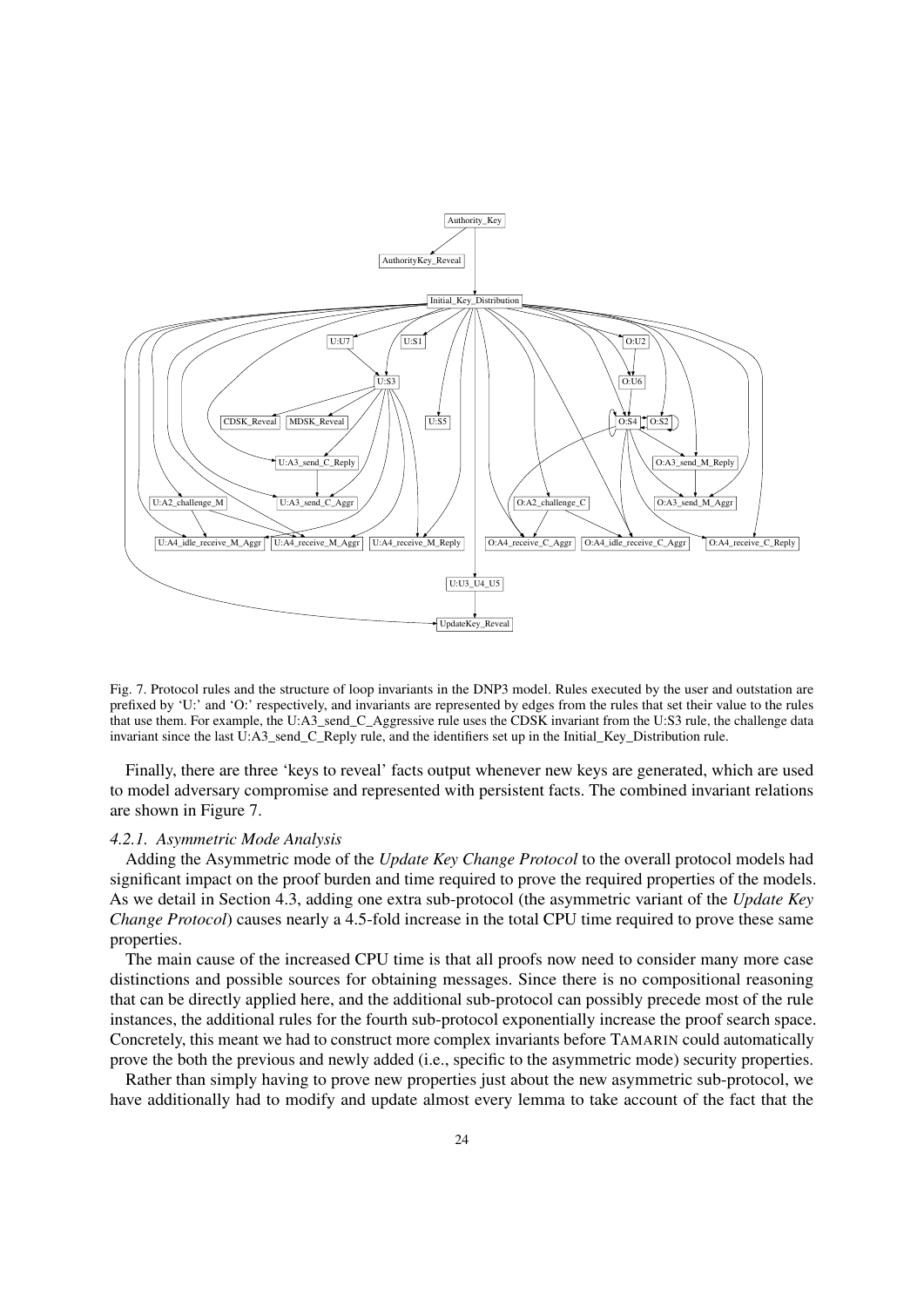asymmetric sub-protocol is now modelled. Proving properties about the secrecy of the update key now requires considering three possible methods of distribution rather than the previous two (i.e. USB Stick, Symmetric, and Asymmetric). Then, as session keys set by the *Session Key Update Protocol* could be compromised *indirectly* by compromise of the update key, or even compromise of the keys used by the *Update Key Change Protocol* (i.e. either the authority key or the user and/or outstation's private keys), properties about the *Session Key Update Protocol* must now also consider each possible method by which the update key could have been set or potentially compromised. This extra burden of proof on the origin of all keys used to encrypt or authenticate messages creates significantly more work and complexity for each lemma.

## <span id="page-24-0"></span>*4.3. Results*

Section [4.1](#page-15-1) described how the specification requires the protocol be resilient to Spoofing, Modification, Replay, and Eavesdropping, and how these properties translated into more formal security properties AUTH1, AUTH2, and CONF. Our analysis in TAMARIN has formally verified all three of these properties for our model of DNP3: Secure Authentication v5; in particular, they hold for any (unbounded) number of sessions and loop iterations. These results can be automatically verified by TAMARIN from the model and properties in dnp3.m4, which can be found at [\[11\]](#page-28-5). On a modern PC (2.8 GHz Intel Core i7 from 2014 with 16GB RAM), these theorems in total prove in  $\sim$ 9m. We additionally proved several sanity checking properties, e.g., to show that our model correctly allows for expected behaviours.

It is worth noting the significant extra computational effort required to prove these properties when introducing even only one extra sub-protocol. The results from [\[10\]](#page-28-4) proved the same properties on DNP3: SAv5 with only the symmetric mode of encryption available for the *Update Key Change Protocol*; introducing only one extra sub-protocol (the asymmetric variant of the *Update Key Change Protocol*) causes nearly a 4.5-fold increase in the total CPU time required to prove these same properties.

Table [1](#page-24-1) details the time taken to achieve these results, and Table [2](#page-24-2) details the results of each security property.

| Model                     | <b>CPU</b> Time              | Wall clock time |
|---------------------------|------------------------------|-----------------|
| Symmetric only, from [10] | 420.55s ( $\sim$ 7m 00s)     | 123s(2m03s)     |
| Asymmetric and Symmetric  | $1846.53s$ ( $\sim$ 30m 46s) | $550s$ (9m 10s) |

<span id="page-24-1"></span>Table 1 Times for proving lemmas within the symmetric-only and combined models

| <b>Security Property</b> | <b>Result</b> |
|--------------------------|---------------|
| AUTH1                    | verified      |
| AUTH <sub>2</sub>        | verified      |
| CONF                     | verified      |

<span id="page-24-2"></span>Table 2 Results of verification of security properties

As stated in the introduction, our results seemingly contradict an attack claimed in previous analysis; we will return to this in detail in Section [6.](#page-26-0)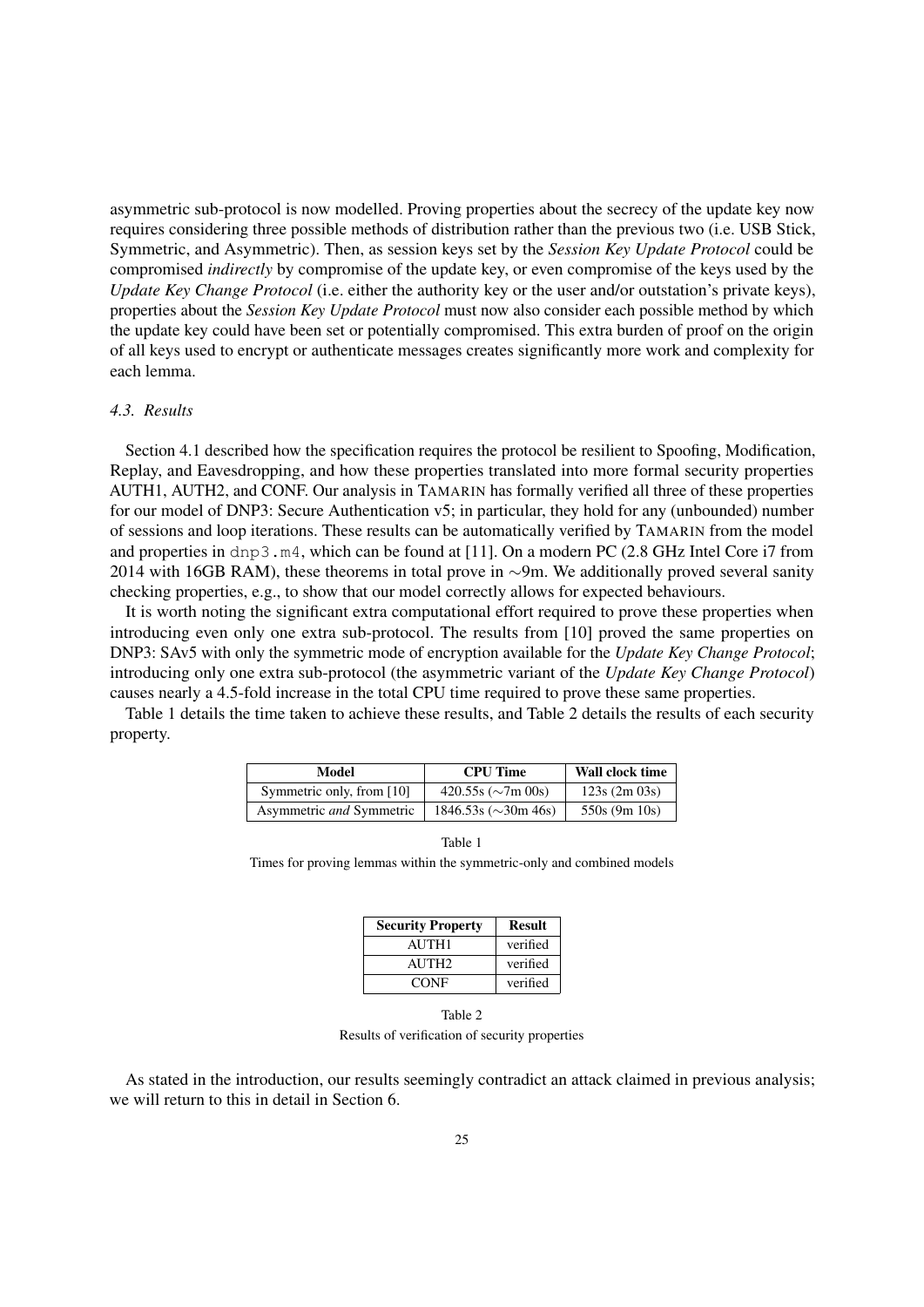#### <span id="page-25-0"></span>5. Recommendations

Our analysis, while succesful in showing that the main properties hold, also naturally leads to several recommendations. To aid clarity of implementation, to avoid possible misinterpretation, and to allow the protocol to meet stronger security guarantees, we propose the following changes to future versions of the specification.

# Recommendations Based upon Modelling and Analysis:

• Update Key Change messages ( $q120v13$ ) should contain a clear indication of intended recipient (i.e. outstation ID). This would allow for a stronger authentication property that only relies on the secrecy of the Authority key, not additionally on the secrecy of the new update key.

In the *Update Key Change Protocol*, the Update Key Change object (g120v13) contains the KSQ, User Name, update key, and outstation Challenge Data, but not an outstation identifier (in contrast to the asymmetric version in  $q120v14$ ). Thus, an outstation cannot ensure the Authority agrees on the outstation identity when receiving a newly encrypted update key. It is only through the HMAC in the Update Key Confirmation message  $(q120v15)$  that the outstation can authenticate the destination of the update key, but this HMAC is computed under that same new update key being distributed. Concretely, there is potential to attack the *Update Key Change Protocol* without knowledge of the Authority's key using only knowledge of the new update key. The adversary can present a challenge from outstation *A* to the user as if it were from outstation *B*, receive an Update Key Change object intended for outstation *B* encrypted under the Authority key, and re-compute the Update Key Confirmation message so that it is incorrectly accepted by outstation *A*.

This has only minor impact, as the update keys are assumed to be secret, and the attack requires two outstations to be running the *Update Key Change Protocol* with the same user concurrently. Nonetheless, it implies achieving agreement on a new update key requires a weaker adversary than is strictly necessary.

- The specification must clarify the use of Challenge Sequence Numbers:
	- \* It is not clear whether CSQ values (per direction) should be kept on a per Master-Outstation pair basis, or whether each device should keep one universal CSQ value (per direction).
	- \* The specification must clarify whether recipients of CSQ values from the network (whether Responder or Challenger) should expect CSQ values to be strictly increasing. The sender's behaviour (whether in an Authentication Challenge, Authentication Reply, or Aggressive Mode Request) is clear, but it is not clear under which conditions a device should accept a CSQ as valid from another party. If CSQ values are not required to be strictly increasing, then replay attacks of Aggressive Mode Requests become possible.
	- \* Further discussion and reasoning about the use of CSQs may be found in Section [3.3.2.](#page-14-0)

## Recommendations Based upon Best Cryptographic Practice:

- The specification should strongly recommend (or even require) that devices support asymmetric authenticated key exchange, rather just than symmetric key-transport with an optional asymmetric key-transport mode for the *Update Key Change Protocol*. This should be recommended for both the *Update Key Change* and *Session Key Update* Protocols. Use of Elliptic Curve Cryptography (ECC) would allow stations to benefit from the added security of asymmetric cryptography, without significantly increasing the total amount of data transmitted. Asymmetric cryptography crucially only requires each private key to be in one location, and ECC is viable on low-power devices [\[20\]](#page-28-14).
- Deprecate HMAC-SHA-1. The SHA-1 algorithm is dangerously weak, and a collision has been found [\[21\]](#page-28-15). HMAC-SHA-256 should be required at minimum.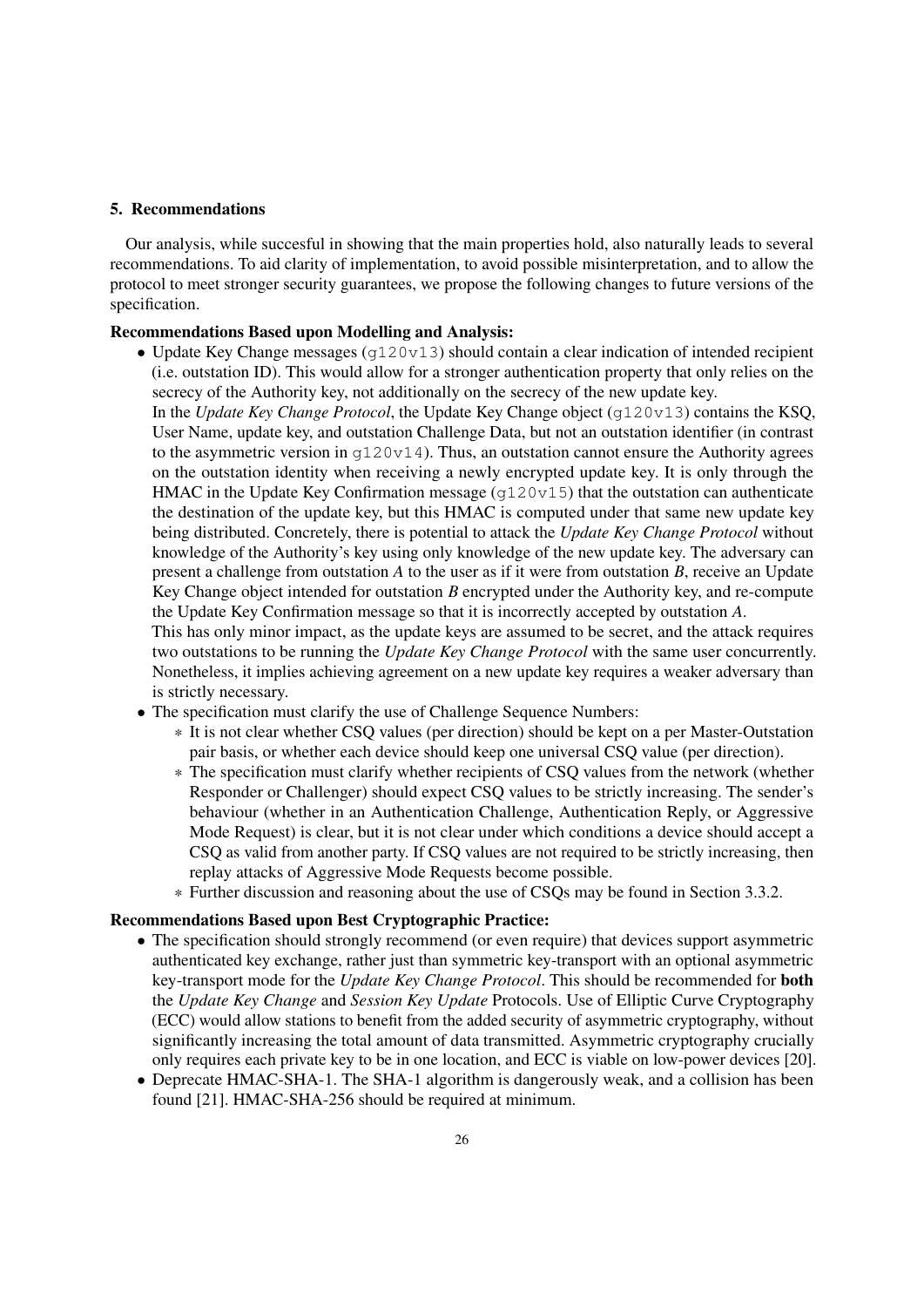• Within both the symmetric and asymmetric modes, the protocol should perform some form of key-exchange (incorporating randomness from all involved components), rather than (a)symmetric key-transport [\[22\]](#page-28-16). This would significantly reduce the protocol's dependence on the raw output of any one CSPRNG [\[23\]](#page-28-17).

## Other Recommendations:

- The standard must clarify how recipients of messages should parse them, and the standard must clearly and precisely state how recipients should calculate HMACs (e.g. to compare to received Authentication Replies and Aggressive Mode Requests). This must clarify which Sequence Numbers (for both Challenges and Key Changes) should be valid under which conditions, and which Challenge Data should be valid in which situations.
- The standard must clearly state when various data should be kept until (e.g. Challenge Data), when it should be overwritten, and how many previous instances of this data should be kept per User-Outstation pair.

# <span id="page-26-0"></span>6. Related Work

Previous work has considered the broader security of DNP3, or, in contrast, only analysed SAv5's *Critical ASDU Authentication Protocol* in isolation.

East et al. 2009 provide an interesting and thorough taxonomy of the different types of attack against DNP3 in [\[24\]](#page-28-18), but as this paper was published before SAv5 was standardised, it does not consider Secure Authentication.

Tawde et al. 2015 propose a 'bump-in-the-wire' solution for the key-management and encryption of critical packets within IEC/TS 62351-5 (the protocol suite upon which DNP3: SAv5 is based), but provide no formal analysis of this addition or the existing protocols [\[25\]](#page-28-19).

Attacks Claimed: Amoah et al., 2014 & 2016 use Colored Petri-Nets to model and analyse both the non-aggressive and aggressive modes of this sub-protocol, discovering a denial of service attack in the non-aggressive mode [\[26\]](#page-28-20), and a "replay attack" when the aggressive and non-aggressive modes are combined [\[27\]](#page-28-21). Both papers only consider the *Critical ASDU Authentication Protocol* in isolation.

According to [\[27,](#page-28-21) p.353], the attack works as follows: after a non-aggressive critical ASDU request (A1 in Figure [3\)](#page-5-1), the attacker blocks the Authentication Challenge message (A2) to the user, and sends a new one with the same challenge data, *but with an artificially incremented CSQ*. The user creates an Authentication Reply (A3, containing an HMAC) with this incremented CSQ value, which the outstation now rejects (A4). The attacker then replays this Authentication Reply with the critical ASDU prepended, to match the format of an Aggressive Mode Request (without modifying the HMAC), which, they claim, the outstation will now accept: valid Aggresive Mode Requests should have both the same challenge data as the last sent Authentication Challenge message, and a CSQ value incremented for each request sent since that challenge. As the user never sent an Aggressive Mode Request (only a non-aggressive request), [\[27\]](#page-28-21) claims this violates agreement.

This attack does not work, as an outstation will not accept a non-aggressive mode message replayed into the Aggressive Mode. Our reasoning is as follows: HMACs within an Aggressive Mode Request must be calculated over "The entire Application Layer fragment that this object is included in, including the Application Layer header, all objects preceding this one, and the object header and object prefix for this object" [\[2,](#page-27-1) p.742, Table A-9]. An Aggressive Mode HMAC must therefore include the "Object Header g120v3 Authentication Aggressive Mode Request", and the "Object Header g120v9 Authentication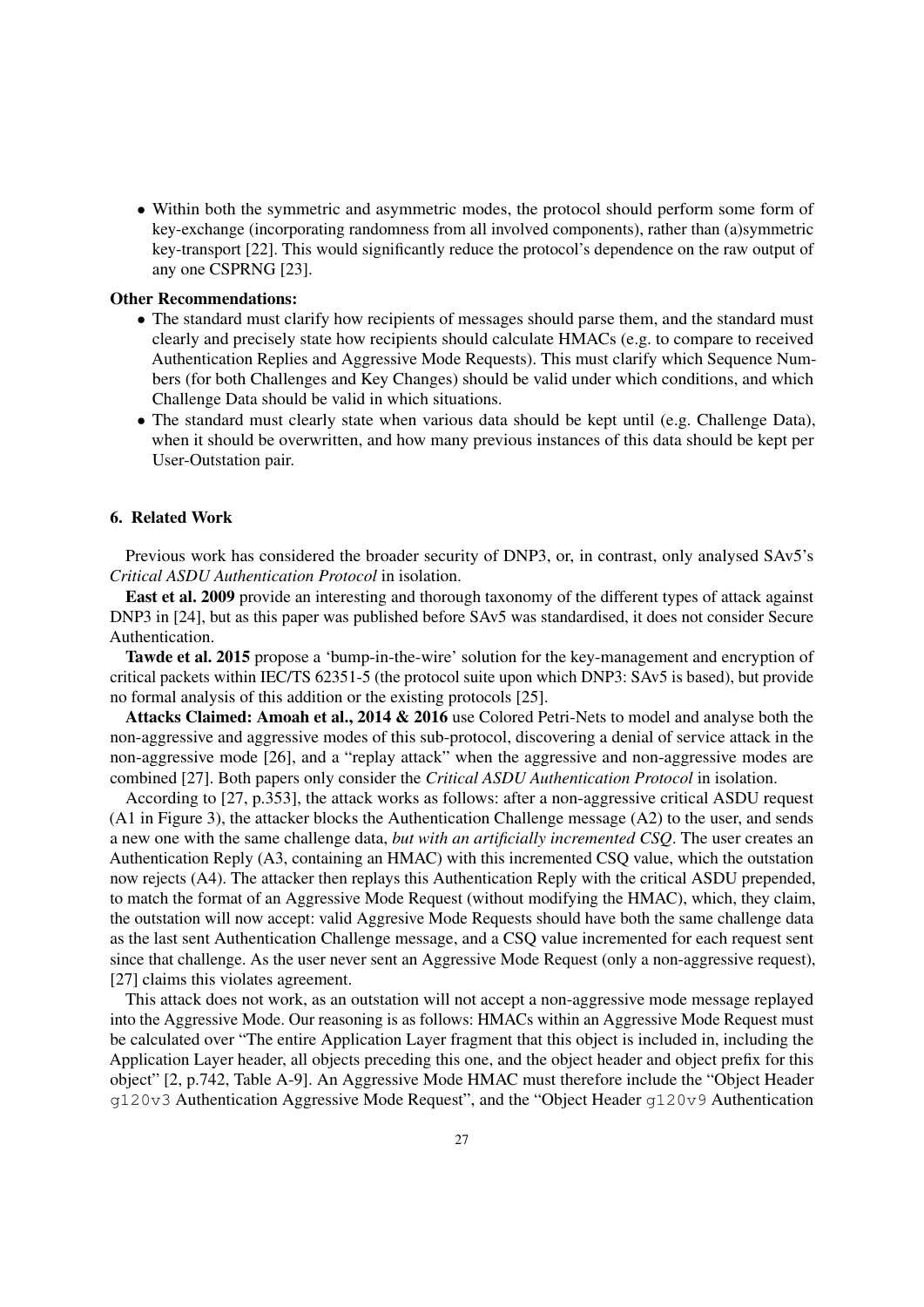MAC"; these two object headers must both be included in the HMAC calculation [\[2,](#page-27-1) A.45.9, p.741]. In contrast, the calculation of an HMAC within an Authentication Reply message ( $q120v2$ ) from a *non-aggressive mode request* contains no such Aggressive Mode objects or headers. Assuming the attacker cannot successfully modify the HMAC without access to the session key, an HMAC for an Aggressive Mode Request will never match one calculated from the non-aggressive mode, regardless of whether the CSQ values and challenge data match.

We modelled this 'attack' in the file dnp3-aggressive-amoah-attack.spthy. For this to succeed, we had to under-approximate the original model significantly compared to the specification. Notably, in this model, we had to remove anything from the specification stating or implying the mode in both HMACs, as well as removing checks on the relationship between the CSQ in the body of the Aggressive Mode Request, and the CSQ within the Authentication Challenge included in the HMAC [\[2,](#page-27-1) pp.211 & 742].

We conclude that this claimed attack is an artefact of a model that is too coarse, and is not possible in faithful implementations of the standard.

After the conference version of this work was accepted for publication [\[10\]](#page-28-4), we contacted the authors of [\[27\]](#page-28-21) (Amoah, Çamtepe, and Foo) with our discovery, asking for comment or clarification. Amoah and Foo both replied to our email confirming that they did not model the HMAC correctly, and that therefore "the previously reported replay attack identified on the non-aggressive to the aggressive mode of operation will not be possible".

Separately, Amoah et al. then make the novel contribution of a method for *Critical ASDU Authentication* within the Broadcast or Unicast setting, in [\[28\]](#page-28-22). Amoah's 2016 thesis [\[29\]](#page-28-23) supplements these papers by providing greater detail of the modelling and analysis of the *Critical ASDU Authentication Protocol*.

#### <span id="page-27-4"></span>7. Conclusions

In this research we have performed the most comprehensive symbolic modelling and analysis yet of the DNP3 Secure Authentication v5 protocol; this analysis has considered all of the constituent sub-protocols (both symmetric and asymmetric), including cross-protocol and cross-mode attacks. We make use of novel modelling techniques in TAMARIN, by identifying invariants in DNP3's state transitions to cope with analysis of the protocol's inherent complexity, extensive state, and unbounded loops and sessions.

Our findings notably contradict claimed results by earlier analyses; in particular, our findings show that the attack claimed in [\[27\]](#page-28-21) is not possible in the standard as defined. While our analysis naturally leads to a number of recommendations for improving future versions of DNP3, we conclude that the core protocol of the standard meets its stated security goals if implemented correctly, increasing much-needed confidence in this security-critical building block of power grids.

#### References

- <span id="page-27-0"></span>[1] DNP Users Group, A DNP3 Protocol Primer (Revision A), 2005, [https://www.dnp.org/AboutUs/DNP3%20Primer%](https://www.dnp.org/AboutUs/DNP3%20Primer%20Rev%20A.pdf) [20Rev%20A.pdf](https://www.dnp.org/AboutUs/DNP3%20Primer%20Rev%20A.pdf) (Accessed April 2017).
- <span id="page-27-1"></span>[2] IEEE, 1815-2012 - IEEE Standard for Electric Power Systems Communications-Distributed Network Protocol (DNP3), *IEEE Std 1815-2012 (Revision of IEEE Std 1815-2010)* (2012), 1–821, [http://ieeexplore.ieee.org/document/6327578/.](http://ieeexplore.ieee.org/document/6327578/)
- <span id="page-27-2"></span>[3] IEC, IEC/TS 62351-5:2013, Power systems management and associated information exchange – Data and communications security – Part 5: Security for IEC 60870-5 and derivatives, *International Electrotechnical Commission* (2013).
- <span id="page-27-3"></span>[4] J. Kelsey, B. Schneier and D.A. Wagner, Protocol Interactions and the Chosen Protocol Attack, in: *Security Protocols, 5th Workshop*, 1997, pp. 91–104.